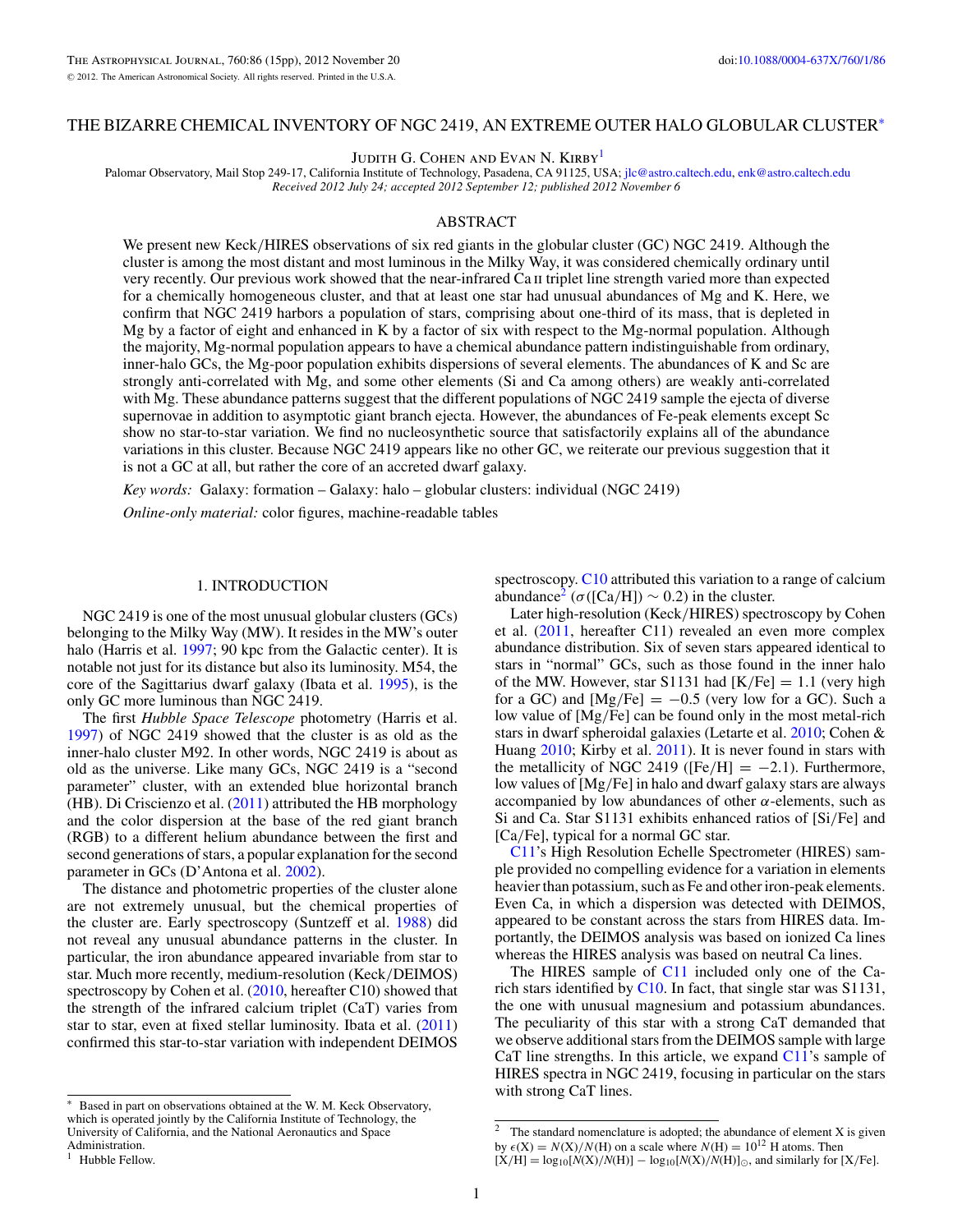<span id="page-1-0"></span>

**Figure 1.** *V*, *V* − *I* (left panel) and *V*, *V* − *J* (right panel) CMDs are shown for NGC 2419 with optical photometry from Stetson [\(2005\)](#page-14-0) and *J* photometry from 2MASS. The red circles denote stars with [Mg*/*Fe] *<* 0, while the blue circles represent stars with [Mg*/*Fe] *>* 0 dex. The larger symbols denote stars whose DEIMOS spectra have near-IR Ca triplet lines implying  $\left[ Ca/H \right] > -1.8$ . Two 12 Gyr, *α*-enhanced isochrones from Kim et al. [\(2003\)](#page-14-0) are shown:  $\left[ Fe/H \right] = -2.2$  (solid line) and [Fe*/*H] = −1*.*9 (dashed line). The smallest black points, seen only in the left panel, are the photometric sample of Stetson [\(2005\)](#page-14-0). The somewhat larger black points (also shown only in the left panel) are the Keck*/*DEIMOS sample of [C10.](#page-14-0)

(A color version of this figure is available in the online journal.)

## 2. OBSERVATIONS AND ABUNDANCE ANALYSIS PROCEDURES

In an effort to overcome some of the limitations of and concerns arising from our previous work in NGC 2419, we obtained HIRES-R (Vogt et al. [1994\)](#page-14-0) spectra of an additional six stars in this GC during a four-night run that began on 2012 January 29. The spectrograph configuration was identical to that which we used in our 2008 and 2010 observations of NGC 2419 red giants. Most of the new stars were chosen to probe the Ca-rich distribution of the DEIMOS measurements of the CaT, with preference given to those stars for which we had already obtained low signal-to-noise ratio (S*/*N) HIRES spectra that suggested, based on our measured radial velocities, that the stars were cluster members. These stars are faint  $(17.5 < V < 17.9)$ for high-resolution spectroscopy, and the exposure times ranged from 2.5 hr for the brightest star to 4 hr for the faintest star. All of the nights were clear, and two had excellent seeing.

The total sample of 13 stars for which we obtained reasonably good HIRES spectra is given in Table [1.](#page-2-0) Figure 1 shows a comparison of the location of the sample stars on the observed *V*, *V* − *I* plane using optical photometry from Stetson [\(2005\)](#page-14-0) and the *V*, *V* − *J* plane, where *J* is from Two Micron All Sky Survey (2MASS; Skrutskie et al. [2006;](#page-14-0) Cutri et al. [2003\)](#page-14-0). Isochrones from the Yonsei–Yale  $(Y^2)$  grid (Kim et al. [2003\)](#page-14-0) for an age of 12 Gyr with  $[Fe/H] = -2.20$  dex (solid line) and  $[Fe/H]$  $= -1.90$  dex (dotted line), both with  $\alpha$ /Fe]  $= +0.30$  dex, are indicated. We adopted the same distance and reddening as was used in  $C11$ . In our earlier work  $(C10)$ , the membership of star

S1673 in NGC 2419 was considered possible but not definite. This is because, as seen in Figure 1, this star lies to the blue of the main cluster RGB in a  $V$ ,  $V - I$  color–magnitude diagram (CMD). Although its  $v_r$  is consistent with cluster membership, we decided to be cautious and not consider it to be a confirmed member at that time. However, on the basis of its abundances, discussed below, we now consider S1673 to be a definite member of this GC. It may be, as [C10](#page-14-0) speculated, an asymptotic giant branch (AGB) rather than an RGB star.

Figure [2](#page-2-0) shows a histogram of Ca(CaT), the Ca abundance inferred from our initial moderate resolution study  $(C10)$  based on the CaT line strength measured with DEIMOS on Keck II, with the HIRES sample indicated. Our HIRES sample now includes giants spanning almost the entire range of Ca(CaT) abundances for NGC 2419 luminous giants. While there are a few stars in our DEIMOS sample with even higher Ca(CaT), they are not in our HIRES sample as they are all fainter than  $V = 17.7.$ 

The measurement of equivalent widths, whose values are given in Tables [2](#page-2-0) and [3,](#page-3-0) and the abundance analyses were carried out in a manner identical to our previous work. [C11](#page-14-0) described those procedures in detail.  $W_{\lambda}$  for the seven stars from [C11](#page-14-0) are also listed there as a number of lines were added since 2011. Hyperfine structure corrections have been made following [C11.](#page-14-0) No non-LTE corrections were made because the Al abundances were calculated not from the 3950 Å resonance doublet but from the weak 6696, 6698 Å doublet, which has no strong non-LTE correction (see Baumüller  $&$  Gehren [1997\)](#page-13-0). The magnitudes of the expected non-LTE corrections for some other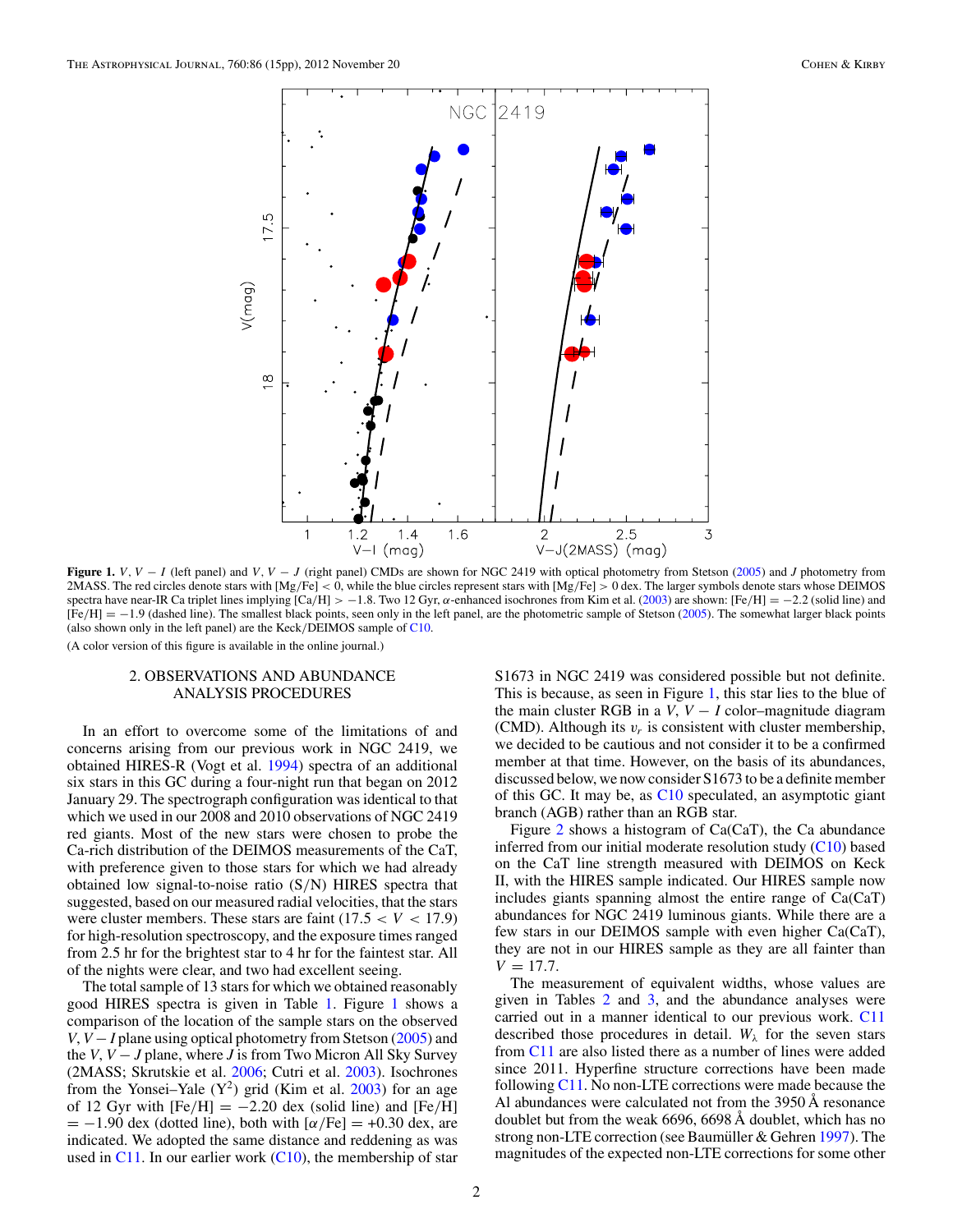<span id="page-2-0"></span>

| Table 1                                                        |
|----------------------------------------------------------------|
| Data for Red Giant Members of NGC 2419 with Keck/HIRES Spectra |

| Name <sup>a</sup>     | $V^{\rm a}$ | $T_{\text{eff}}$ , $\log(g)$ , $v_t$ <sup>b</sup> | Exp. Time | $S/N^c$ | $v_r$         |
|-----------------------|-------------|---------------------------------------------------|-----------|---------|---------------|
|                       | (mag)       | $(K, dex, km s^{-1})$                             | (s)       |         | $(km s^{-1})$ |
| New stars             |             |                                                   |           |         |               |
| <b>Stet 406</b>       | 17.80       | 4448, 0.95                                        | 14400     | 95      | $-20.3$       |
| <b>Stet 458</b>       | 17.90       | 4480, 1.02                                        | 10800     | 85      | $-17.9$       |
| Stet 1004             | 17.91       | 4482, 1.02                                        | 14400     | 80      | $-23.5$       |
| Stet 1065             | 17.66       | 4455, 0.88                                        | 10800     | 80      | $-22.7$       |
| Stet 1166             | 17.50       | 4350, 0.89                                        | 9000      | 82      | $-21.3$       |
| Stet 1673             | 17.68       | 4409, 0.88                                        | 10800     | 95      | $-24.6$       |
| From C <sub>11</sub>  |             |                                                   |           |         |               |
| Stet $223d$           | 17.25       | 4265, 0.61                                        | 8400      | >100    | $-22.4$       |
| <b>Stet 810</b>       | 17.31       | 4316, 0.65                                        | 7200      | >100    | $-22.6$       |
| Stet 973 <sup>e</sup> | 17.45       | 4325, 0.74                                        | 3200      | 39      | $-21.9$       |
| <b>Stet 1131</b>      | 17.61       | 4382, 0.84                                        | 9000      | 95      | $-16.8$       |
| Stet $1209t$          | 17.41       | 4317, 0.71                                        | 7200      | 93      | $-19.0$       |
| Stet $1305g$          | 17.61       | 4385, 0.84                                        | 3000      | 52      | $-16.8$       |
| Stet $1814h$          | 17.27       | 4472, 0.62                                        | 5400      | 90      | $-26.1$       |

<sup>a</sup> Star IDs and *V* magnitudes are from the online version of the database of Stetson [\(2005\)](#page-14-0).

<sup>b</sup> These values, adopted for the abundance analysis, are based only on the *V* mag and an appropriate isochrone.

<sup>c</sup> S/N per spectral resolution element in the continuum at 5500 Å.<br>d Stetson 223 = Suntzeff 1.

<sup>e</sup> Stetson 973 = Suntzeff 15.<br><sup>f</sup> Stetson 1209 = Suntzeff 16.<br><sup>g</sup> Stetson 1305 = RH 10 (M. Shetrone 2007, private communication), previously observed by Shetrone et al. [\(2001\)](#page-14-0).

h Stetson  $1814 =$  Suntzeff 14.

key elements are discussed in Section [4.](#page-7-0) Because these are rather faint metal-poor giants, we included the strong Mg triplet lines and sometimes the Na D lines in the analysis in order to get a reasonable number of lines for these key elements. We provide two measurements of abundance for these two elements: one with and one without these very strong lines.

We made two important updates to our procedures de-scribed in [C11.](#page-14-0) We are now using the 2010 version of MOOG (Sneden [1973\)](#page-14-0) updated by J. Sobeck (Sobeck et al. [2011\)](#page-14-0). The new version contains a better treatment of coherent, isotropic scattering, which in the 2002 version is treated as pure absorption. This could be important for our NGC 2419 sample primarily because these are cool luminous RGB stars. But since [Fe*/*H] for NGC 2419 is about −2*.*1 dex, the importance of Rayleigh scattering as an opacity source is not as large as it



Figure 2. Histogram of [Ca/H] as inferred from the near-IR Ca II triplet line strengths in the DEIMOS moderate resolution spectra of [C10](#page-14-0) is shown for the sample of 43 definite members of NGC 2419 isolated in that paper. The sample from [C11](#page-14-0) of seven RGB stars in this GC with HIRES spectra is shown by the solid fill. The six additional NGC 2419 stars presented here are indicated by the hatched areas.

would be for even more metal-poor stars. Furthermore, we did not consider lines blueward of 4100 Å because the spectral S*/*N is too low at those wavelengths. We focused on the part of the spectra  $\lambda > 4500$  Å, where S/N is higher, unless an element has no or very few lines beyond 4500 Å. Thus, for our sample, the use of the 2010 version of MOOG does not introduce noticeable changes compared to the 2002 version.

The second major change we made involves the determination of stellar parameters. Figure [1](#page-1-0) shows the *V*, *V* − *I* and *V*, and *V* − *J* CMDs for our HIRES sample in NGC 2419, with two metal-poor,  $\alpha$ -enhanced, 12 Gyr Y<sup>2</sup> isochrones (Kim et al. [2003\)](#page-14-0) superposed. We set the stellar parameters  $T_{\text{eff}}$  and log(*g*) by assuming the stars lie on an isochrone halfway between the two shown in Figure [1.](#page-1-0) We did not use the colors at all, just the *V* magnitude, to set  $T_{\text{eff}}$  and  $\log(g)$ . When looking for small abundance variations, the choice of stellar parameters is critical, as discussed by [C11.](#page-14-0) Rather than relying on colors, which for

| Table 2                                                                           |  |
|-----------------------------------------------------------------------------------|--|
| $W_{\lambda}$ for Five Mg-poor Stars and S406 in NGC 2419 with Keck/HIRES Spectra |  |

| Line    | <b>Species</b>  | $\chi$<br>(eV) | log(gf)<br>$(\text{dex})$ | S <sub>458</sub><br>$(m\AA)$ | S <sub>1004</sub><br>$(m\AA)$ | S <sub>1065</sub><br>$(m\AA)$ | S <sub>1131</sub><br>$(m\AA)$ | S <sub>1673</sub><br>$(m\AA)$ | S <sub>406</sub><br>$(m\AA)$ |
|---------|-----------------|----------------|---------------------------|------------------------------|-------------------------------|-------------------------------|-------------------------------|-------------------------------|------------------------------|
| 5682.63 | Nai             | 2.10           | $-0.700$                  | 18.6                         | 17.3                          | $\cdots$                      | 13.0                          | 28.6                          | 15.7                         |
| 5688.19 | Nai             | 2.10           | $-0.420$                  | 23.0                         | 28.1                          | 27.5                          | 36.0                          | 53.2                          | 38.5                         |
| 5889.95 | Nai             | 0.00           | 0.110                     | .                            | 292.0                         | 318.7                         | $\cdots$                      | $\cdots$                      | 273.0                        |
| 5895.92 | Nai             | 0.00           | $-0.190$                  | 266.0                        | 248.0                         | 262.9                         | $\cdots$                      | $\cdots$                      | 303.0                        |
| 4703.00 | Mg <sub>I</sub> | 4.34           | $-0.440$                  | 73.3                         | 75.4                          | 48.0                          | 56.0                          | 28.4                          | 130.2                        |
| 5172.70 | Mg <sub>I</sub> | 2.71           | $-0.380$                  | 213.8                        | 240.3                         | 196.1                         | 224.0                         | 203.4                         | 320.0                        |
| 5183.62 | Mg <sub>I</sub> | 2.72           | $-0.160$                  | 249.0                        | 275.0                         | 232.5                         | 266.0                         | 228.0                         | 390.0                        |
| 5528.40 | Mg <sub>I</sub> | 4.34           | $-0.498$                  | 80.0                         | 104.0                         | 61.6                          | 71.0                          | 35.0                          | 144.6                        |
| 5711.09 | Mg <sub>I</sub> | 4.34           | $-1.724$                  | $\cdots$                     | $\cdots$                      | $\cdots$                      | 15.5                          | $\cdots$                      | 31.6                         |
| 6696.02 | Al 1            | 3.14           | $-1.340$                  | 10.0                         | 15.0                          | $\leq 10.0$                   | $-10.9$                       | .                             | 18.5                         |
|         |                 |                |                           |                              |                               |                               |                               |                               |                              |

(This table is available in its entirety in a machine-readable form in the online journal. A portion is shown here for guidance regarding its form and content.)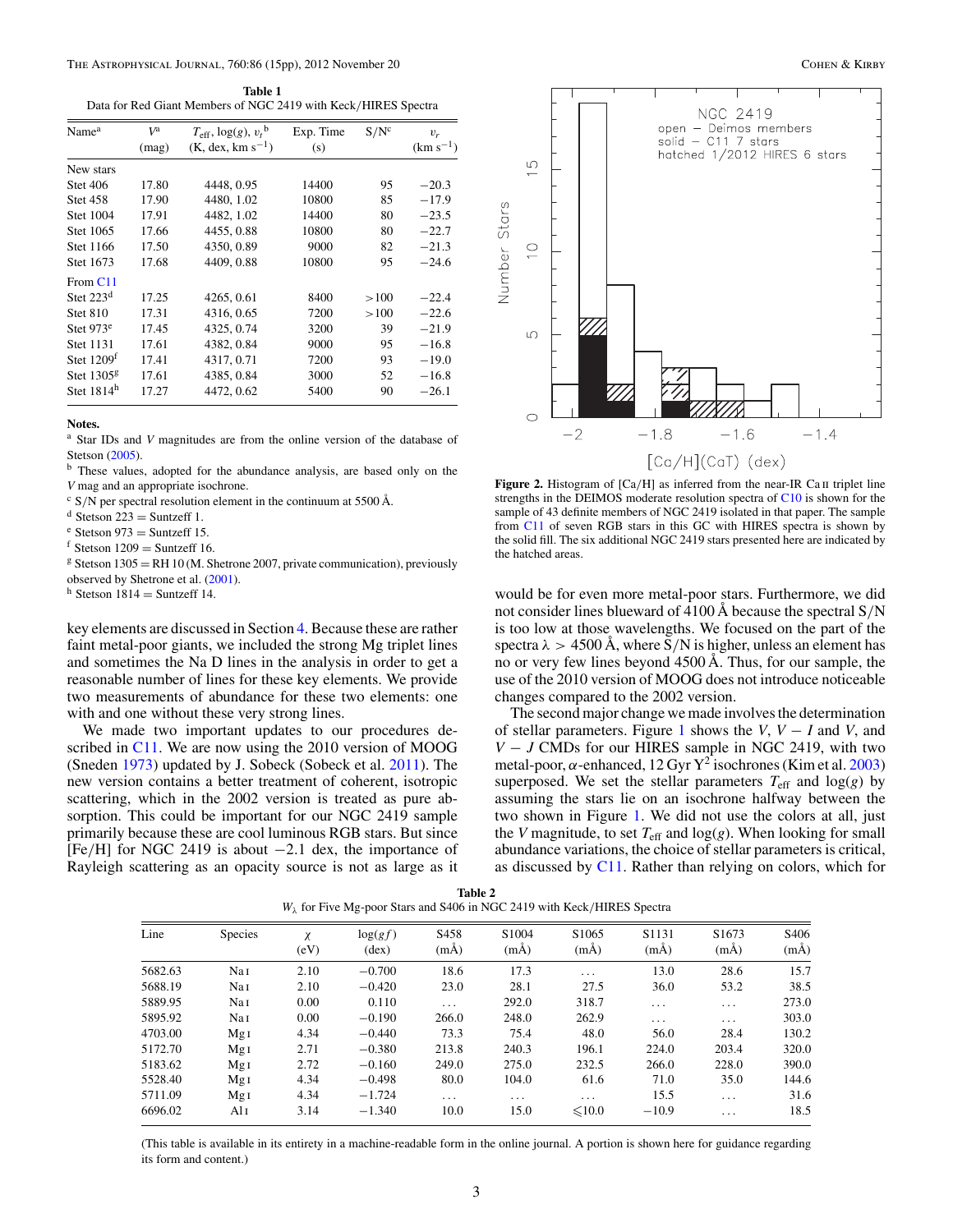**Table 3** *Wλ* for Seven Mg-normal RGB Stars in NGC 2419 with Keck*/*HIRES Spectra

<span id="page-3-0"></span>

| Line    | <b>Species</b>  | $\chi$<br>(eV) | log(gf)<br>$(\text{dex})$ | S810<br>$(m\AA)$ | S973<br>$(m\AA)$ | S <sub>1166</sub><br>$(m\AA)$ | S <sub>1209</sub><br>$(m\AA)$ | S <sub>1305</sub><br>$(m\AA)$ | S <sub>1814</sub><br>$(m\AA)$ | S <sub>223</sub><br>$(m\AA)$ |
|---------|-----------------|----------------|---------------------------|------------------|------------------|-------------------------------|-------------------------------|-------------------------------|-------------------------------|------------------------------|
| 6300.30 | [O I]           | 0.00           | $-9.780$                  | 21.0             | 54.7             | $\cdots$                      | 36.7                          | $\cdot$ $\cdot$ $\cdot$       | $\cdots$                      | $\cdots$                     |
| 6363.78 | [O I]           | 0.02           | $-10.300$                 | 14.3             | 23.5             | $\cdots$                      | $\cdot$                       | $\cdots$                      | $\cdot$                       | $\cdot$                      |
| 5682.63 | Nai             | 2.10           | $-0.700$                  | 6.0              | $\cdots$         | $\cdot$ $\cdot$ $\cdot$       | $\cdot$ $\cdot$ $\cdot$       | $\cdots$                      | 30.3                          | 30.3                         |
| 5688.19 | Nai             | 2.10           | $-0.420$                  | 15.0             | $\cdots$         | 20.3                          | $\cdots$                      | $\cdots$                      | 46.0                          | 46.0                         |
| 5889.95 | Nai             | 0.00           | 0.110                     | $\cdots$         | 362.0            | 270.0                         | $\cdots$                      | 376.0                         | $\cdots$                      | $\cdots$                     |
| 5895.92 | Nai             | 0.00           | $-0.190$                  | 236.0            | 279.0            | 304.0                         | 282.0                         | 355.0                         | $\cdots$                      | $\cdots$                     |
| 4703.00 | Mg <sub>I</sub> | 4.34           | $-0.440$                  | 107.0            | 123.0            | 116.5                         | 125.0                         | 102.3                         | 92.0                          | 92.0                         |
| 5172.70 | Mg <sub>I</sub> | 2.71           | $-0.380$                  | 330.0            | 345.0            | 346.5                         | 311.0                         | 312.2                         | 340.0                         | 340.0                        |
| 5183.62 | Mg <sub>I</sub> | 2.72           | $-0.160$                  | 395.0            | 396.0            | 405.5                         | 398.0                         | 365.6                         | 406.8                         | 406.8                        |
| 5528.40 | MgI             | 4.34           | $-0.498$                  | 135.0            | 122.2            | 156.6                         | 139.2                         | 120.9                         | 140.0                         | 140.0                        |
|         |                 |                |                           |                  |                  |                               |                               |                               |                               |                              |

(This table is available in its entirety in a machine-readable form in the online journal. A portion is shown here for guidance regarding its form and content.)

such faint stars have non-trivial uncertainties, particularly those from 2MASS, we decided to force the stars to lie on an isochrone with just the *V* measurements taken from Stetson [\(2005\)](#page-14-0), whose uncertainties are quite small ( $\leq 0.015$  mag), over a total range spanned by our sample of 17.25–17.91 mag. The range in *V* − *I* spanned by our sample is only 0.32 mag, less than half of that of *V* and with somewhat larger uncertainties. The range in  $V - J$  is 0.47 mag, but the uncertainties are much larger due to the limited depth of 2MASS. If the stars really do lie along a single isochrone, as would be the case if NGC 2419 is actually a chemically homogeneous old GC, using just *V* will give a very accurate relative *T*eff determination for each star. Even if a slightly inappropriate isochrone is used, the relative differences in  $T_{\text{eff}}$  for members along the upper RGB of the stellar population will be highly accurate. Figure 3 shows the dependence of [Fe i*/*H], [Fe ii*/*H], and the difference of the two as a function of  $V$  (our proxy for  $T_{\text{eff}}$ ), as well as the same for Ti. The behavior of these key diagnostics serves to demonstrate that our detailed abundance analyses are valid.

## 3. THE CHEMICAL INVENTORY OF THE NGC 2419 GIANTS

Our detailed abundance analysis for 13 luminous red giants in NGC 2419 yielded the results given in Tables [4](#page-4-0) and [5.](#page-5-0) The Mg abundances are listed with the two Mg triplet lines both included and excluded to illustrate that the result is identical to within the errors even when the strong Mg triplet lines are included. The abundance analyses for the seven stars from [C11](#page-14-0) were redone, resulting only in small differences. The present results supersede those of [C11.](#page-14-0) Tables of uncertainties for the absolute abundances and the abundance ratios were given in [C11.](#page-14-0)

One star, S1673, appears to be significantly bluer than the RGB of NGC 2419 in the *V*, *V* − *I* CMD, but less discrepant in the  $V, V - J$  CMD. It may be an AGB star. We carried out an abundance analysis for this star based solely on its *V* magnitude (i.e., assuming that it lies on the normal RGB) and also one assuming that it is 100 K hotter than the RGB and with a slightly lower  $log(g)$  corresponding to a mass of 0.6  $M_{\odot}$ instead of 0.8  $M_{\odot}$  (i.e., on the AGB). Both sets of results are presented in Table [4.](#page-4-0)

Our detailed abundance analysis shows that NGC 2419 contains two groups of stars. The first, containing 8 of the 13 stars, represents a normal *α*-rich population typical of GC (and inner halo) stars. This is the population that dominated the sample of [C11,](#page-14-0) where it was shown that they are essentially



**Figure 3.** Diagnostic abundance ratios for two stages of ionization of Fe and of Ti are shown as a function of *V* magnitude for our sample of 13 luminous RGB stars in NGC 2419. Red crosses and blue points denote Mg-poor and Mg-rich giants, respectively.

(A color version of this figure is available in the online journal.)

identical in chemical inventory to the stars in the much nearer, inner halo cluster NGC 7099 with similar metallicity.

However, the second population found here is very strange. It shows extreme depletions of Mg, with [Mg*/*Fe] ranging widely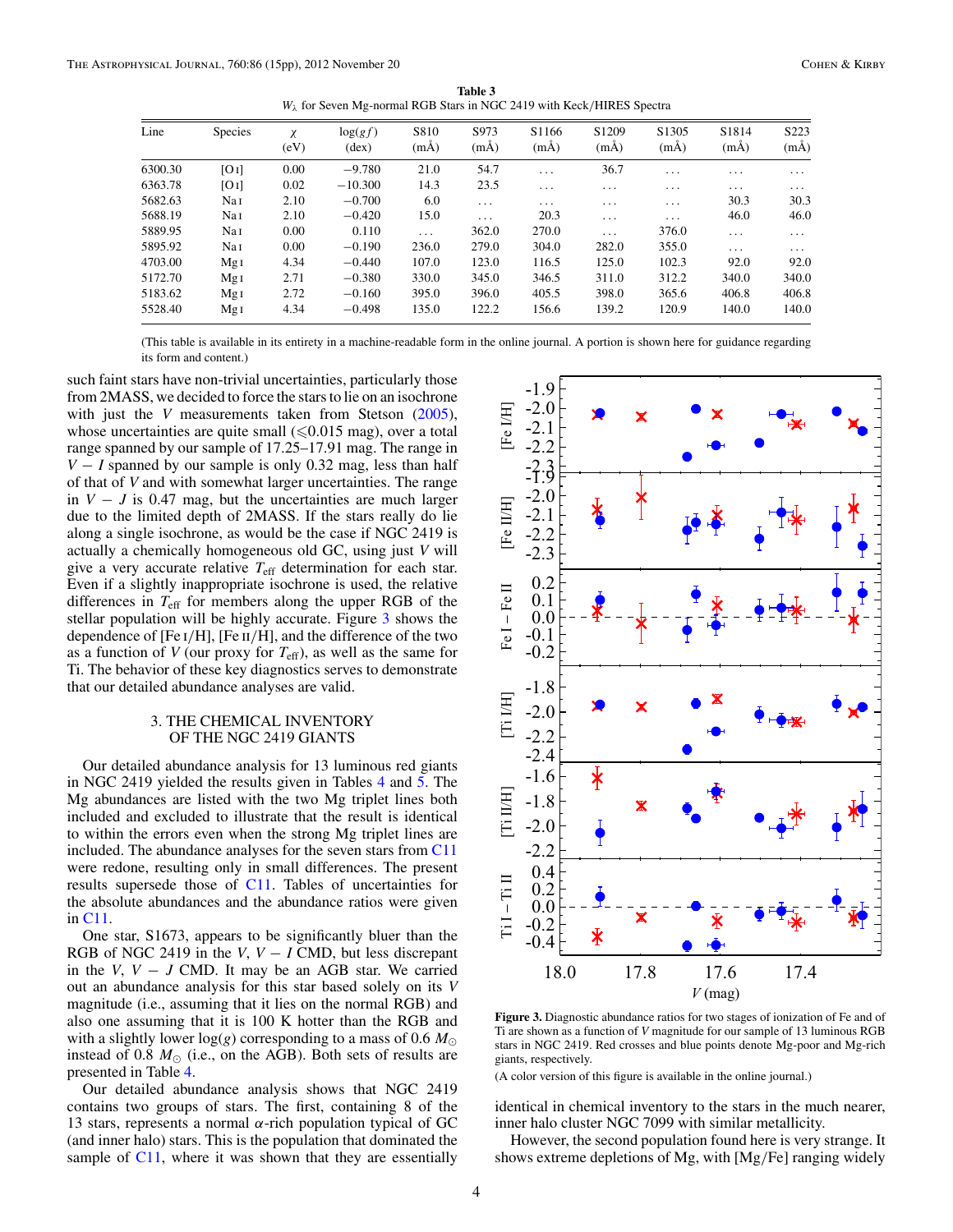**Table 4** Abundances for the First Six Red Giant Members of NGC 2419 with Keck*/*HIRES Spectra

<span id="page-4-0"></span>

| Elem                         | Sun            |                                | S1131                              |                |                 | S1004                      |                |                          | S1065                      |                |                          | S <sub>458</sub>  |                |                 | S1673                      |                |                 | S1673 <sup>a</sup>         |                |                          | S1814                      |                |
|------------------------------|----------------|--------------------------------|------------------------------------|----------------|-----------------|----------------------------|----------------|--------------------------|----------------------------|----------------|--------------------------|-------------------|----------------|-----------------|----------------------------|----------------|-----------------|----------------------------|----------------|--------------------------|----------------------------|----------------|
|                              | $(\text{dex})$ | $[X/Fe]$ <sup>b</sup><br>(dex) | $\sigma^{\rm c}$<br>$(\text{dex})$ | N              | [X/Fe]<br>(dex) | $\sigma$<br>$(\text{dex})$ | N              | [X/Fe]<br>$(\text{dex})$ | $\sigma$<br>$(\text{dex})$ | N              | [X/Fe]<br>$(\text{dex})$ | $\sigma$<br>(dex) | N              | [X/Fe]<br>(dex) | $\sigma$<br>$(\text{dex})$ | N              | [X/Fe]<br>(dex) | $\sigma$<br>$(\text{dex})$ | N              | [X/Fe]<br>$(\text{dex})$ | $\sigma$<br>$(\text{dex})$ | N              |
| $C(CH)^d$                    | 8.59           | $-0.73$                        | $\cdots$                           |                | $-0.55$         | $\cdots$                   | $\mathbf{1}$   | $-0.78$                  | $\ddotsc$                  |                | $-0.95$                  | $\cdots$          |                | $-1.00$         | $\cdots$                   | 1              | $-1.04$         | $\cdots$                   |                | $-0.77$                  | $\cdots$                   |                |
| Nai                          | 6.32           | $-0.05$                        | 0.18                               | $\overline{2}$ | 0.08            | 0.02                       | $\overline{c}$ | $-0.02$                  |                            |                | 0.10                     | 0.16              | 3              | 0.44            | 0.08                       | $\overline{2}$ | 0.39            | 0.07                       | $\overline{c}$ | $-0.01$                  |                            |                |
| Naf <sup>e</sup>             | 6.32           | $\cdots$                       | $\cdots$                           | .              | $\cdots$        | .                          |                |                          |                            |                | 0.04                     | 0.12              | $\overline{2}$ | .               | .                          |                | .               | $\cdots$                   |                | $\cdots$                 |                            |                |
| MgI                          | 7.54           | $-0.51$                        | 0.19                               | 5              | $-0.16$         | 0.29                       | $\overline{2}$ | $-0.73$                  | 0.14                       | $\overline{2}$ | $-0.42$                  | 0.14              | 4              | $-0.86$         | 0.17                       | $\overline{4}$ | $-0.88$         | 0.19                       | $\overline{4}$ | 0.60                     | 0.18                       | 3              |
| $MgI^f$                      | 7.54           | $-0.54$                        | 0.24                               | 3              |                 | $\cdots$                   | .              |                          |                            |                | $-0.41$                  | 0.06              | $\overline{c}$ | $-1.03$         | 0.09                       | $\overline{c}$ | $-1.08$         | 0.10                       | $\overline{c}$ | $\cdots$                 |                            |                |
| Ali                          | 6.47           | 0.43                           | $\cdots$                           |                | 0.70            | .                          |                | ≤ 0.44                   | .                          |                | 0.51                     | $\cdots$          |                |                 | .                          | .              | .               | .                          | $\cdots$       | 0.55                     | .                          |                |
| Si 1                         | 7.55           | 0.59                           | 0.12                               | 13             | 0.42            | 0.03                       | 2              | 0.50                     | 0.20                       | $\overline{4}$ | 0.61                     | 0.12              | 3              | 0.79            | 0.17                       | 3              | 0.67            | 0.18                       | $\overline{4}$ | 0.43                     | 0.16                       | 5              |
| K I                          | 5.12           | 1.15                           | $\cdots$                           | 1              | 1.19            | .                          | 1              | 1.07                     | .                          | 1              | 1.15                     | $\cdots$          |                | 1.55            | $\ddotsc$                  | 1              | 1.58            | .                          | -1             | 0.53                     |                            |                |
| Ca <sub>I</sub>              | 6.36           | 0.23                           | 0.17                               | 18             | 0.33            | 0.16                       | 15             | 0.28                     | 0.15                       | 15             | 0.28                     | 0.17              | 16             | 0.37            | 0.22                       | 15             | 0.34            | 0.19                       | 15             | 0.11                     | 0.15                       | 18             |
| Sc <sub>II</sub>             | 3.10           | 0.40                           | 0.09                               | 7              | 0.45            | 0.12                       | 7              | 0.53                     | 0.09                       | 7              | 0.40                     | 0.14              | 7              | 0.89            | 0.23                       | 7              | 0.67            | 0.17                       | 7              | 0.19                     | 0.13                       | 8              |
| Ti I                         | 4.99           | 0.08                           | 0.13                               | 23             | 0.07            | 0.07                       | 13             | 0.14                     | 0.15                       | 17             | 0.00                     | 0.14              | 14             | 0.00            | 0.10                       | 12             | 0.09            | 0.08                       | 12             | 0.04                     | 0.17                       | 23             |
| Tiп                          | 4.99           | 0.38                           | 0.26                               | 9              | 0.09            | 0.30                       | 6              | 0.30                     | 0.07                       | 5              | 0.15                     | 0.25              | 6              | $-0.01$         | 0.29                       | 5              | 0.04            | 0.29                       | 5              | 0.43                     | 0.16                       | 6              |
| V <sub>I</sub>               | 4.00           | $-0.02$                        | 0.12                               | 4              | $-0.01$         |                            | 1              | 0.29                     | 0.17                       | 2              | 0.22                     | 0.22              | $\overline{2}$ | 0.08            | .                          | 1              | 0.19            | .                          |                | $-0.17$                  | 0.12                       | 4              |
| Cr <sub>I</sub>              | 5.67           | $-0.24$                        | 0.15                               | 6              | $-0.26$         | 0.07                       | 5              | $-0.26$                  | 0.20                       | 4              | $-0.35$                  | 0.11              | 5              | $-0.36$         | 0.09                       | 5              | $-0.30$         | 0.10                       | 5              | $-0.35$                  | 0.17                       | 6              |
| Mn 1                         | 5.39           | $-0.34$                        | 0.12                               | 7              | $-0.38$         | 0.09                       | 5              | $-0.32$                  | 0.08                       | 5              | $-0.33$                  | 0.09              | 5              | $-0.47$         | 0.20                       | 5              | $-0.43$         | 0.09                       | 5              | $-0.35$                  | 0.07                       | 6              |
| Fe Ig                        | 7.45           | $-2.03$                        | 0.15                               | 107            | $-2.08$         | 0.14                       | 75             | $-2.03$                  | 0.15                       | 82             | $-2.08$                  | 0.15              | 74             | $-2.18$         | 0.11                       | 57             | $-2.04$         | 0.13                       | 57             | $-2.19$                  | 0.14                       | 92             |
| Fe $\mathbf{u}^{\mathrm{h}}$ | 7.45           | $-0.04$                        | 0.20                               | 11             | 0.02            | 0.23                       | 10             | $-0.07$                  | 0.16                       | -11            | $-0.04$                  | 0.26              | 12             | 0.30            | 0.27                       | $\overline{4}$ | 0.04            | 0.23                       | $\overline{4}$ | 0.05                     | 0.21                       | - 14           |
| Co <sub>I</sub>              | 4.92           | 0.11                           | 0.12                               | 3              | 0.32            | 0.22                       | $\overline{2}$ | 0.25                     | 0.06                       | $\overline{2}$ | 0.01                     |                   | -1             | 0.13            | $\ddotsc$                  |                | 0.17            | .                          |                | $\cdots$                 |                            |                |
| Ni I                         | 6.25           | $-0.04$                        | 0.18                               | 18             | $-0.04$         | 0.22                       | 15             | 0.00                     | 0.21                       | 16             | $-0.08$                  | 0.25              | 16             | $-0.08$         | 0.18                       | 15             | $-0.07$         | 0.18                       | 15             | $-0.08$                  | 0.20                       | 21             |
| Cu <sub>I</sub>              | 4.21           | $-0.70$                        | .                                  |                | $-0.50$         | 0.20                       | $\overline{2}$ | $-0.51$                  | .                          |                | $-0.61$                  |                   |                | $-0.68$         |                            |                | $-0.64$         | .                          |                | $-0.60$                  |                            |                |
| ZnI                          | 4.60           | $-0.13$                        | 0.12                               | $\overline{c}$ | $-0.04$         | 0.01                       | 2              | $-0.18$                  | 0.02                       | 2              | $-0.07$                  | 0.08              | $\overline{2}$ | 0.20            | 0.22                       | $\overline{2}$ | 0.01            | 0.21                       | $\overline{c}$ | $-0.13$                  | 0.30                       | $\overline{2}$ |
| SrI                          | 2.90           | $\cdots$                       | $\cdots$                           | $\cdots$       | $\cdots$        | .                          |                | $-0.56$                  | $\ddotsc$                  |                | .                        |                   |                |                 |                            |                | .               |                            |                | $-0.20$                  | .                          |                |
| Sr <sub>II</sub>             | 2.90           | $-0.37$                        | $\cdots$                           |                |                 | .                          |                |                          | .                          |                |                          | $\ddotsc$         |                |                 | .                          |                | .               | .                          |                | $-0.15$                  | .                          |                |
| Yц                           | 2.24           | $-0.41$                        | 0.10                               | 3              | $-0.38$         | 0.11                       | 3              | $-0.53$                  | 0.08                       | 5              | $-0.39$                  | 0.19              | 5              | $-0.20$         | 0.06                       | 3              | $-0.38$         | 0.11                       | 3              | $-0.37$                  | 0.12                       | 4              |
| Вап                          | 2.13           | $-0.04$                        | 0.05                               | 4              | $-0.17$         | 0.19                       | 3              | $-0.28$                  | 0.09                       | 4              | $-0.24$                  | 0.17              | 3              | $-0.14$         | 0.17                       | 3              | $-0.08$         | 0.13                       |                | $-0.08$                  | 0.18                       | 3              |
| La <sub>II</sub>             | 1.14           | 0.04                           | $\cdots$                           |                | $\cdots$        |                            | .              |                          |                            |                |                          |                   |                |                 |                            |                |                 |                            |                | $-0.04$                  |                            |                |
| Сеп                          | 1.55           | $-0.14$                        | 0.13                               | 3              | $-0.26$         | 0.23                       | 2              | $-0.41$                  | 0.05                       | $\overline{2}$ | $-0.34$                  | 0.19              | $\overline{2}$ | $-0.57$         | 0.09                       | $\mathfrak{2}$ | $-0.45$         | 0.09                       | $\overline{2}$ | $-0.56$                  | 0.10                       | $\overline{2}$ |
| Ndп                          | 1.50           | $-0.12$                        | 0.21                               | 5              | 0.17            | 0.03                       | 2              | $-0.01$                  | 0.05                       | $\overline{2}$ | .                        |                   |                | $-0.30$         | 0.06                       | $\overline{c}$ | $-0.18$         | 0.02                       | 2              | $-0.04$                  | 0.09                       | 3              |
| Eu II                        | 0.51           | 0.27                           | 0.28                               | $\overline{2}$ | 0.68            |                            |                | $-0.14$                  |                            |                | 0.48                     | 0.21              | $\overline{2}$ | $-0.20$         |                            |                | $-0.15$         |                            |                | 0.00                     | 0.11                       | $\overline{c}$ |
| Dy II                        | 1.10           | $\cdots$                       | $\cdots$                           |                | .               |                            |                |                          |                            |                | .                        |                   |                |                 |                            |                |                 |                            |                | 0.34                     |                            |                |

<sup>a</sup> This is the AGB solution for S1673.

<sup>b</sup> [X/Fe]: Fe I is used for neutral species, Fe II for ionized species.

<sup>c</sup> The rms dispersion about the mean of [X*/*Fe].

<sup>d</sup> From synthesis of the CH band near 4320 Å.

<sup>e</sup> The strong Na D lines are omitted.

<sup>f</sup> The strong Mg triplet lines are omitted.

<sup>g</sup> This is [Fe(Fe i)*/*H].

 $<sup>h</sup>$  This is [Fe(Fe II)/Fe(Fe I)]].</sup>

from −0*.*2 to −0*.*7 dex, accompanied by large enhancements in K of ∼0.7 dex above those of the "normal" NGC 2419 giants. The Mg-poor group contains the same five stars shown in Figure [2](#page-2-0) to have stronger near-IR CaT lines from the study of [C10.](#page-14-0) The fraction of stars in the high tail of the Ca(CaT) distribution (Ca*/*H] *>* −1*.*85) from the larger DEIMOS sample of [C10](#page-14-0) is 34%; the fraction of peculiar Mg-poor stars in the smaller HIRES sample is comparable (38%).

Table [6](#page-6-0) gives the mean abundances for each of the two groups. A number of smaller anomalies are apparent from this table and are also visible in Figure [4.](#page-6-0) We see that the Mg-poor group of luminous RGB stars in NGC 2419 has slightly higher [Si*/*Fe], [Sc*/*Fe], and [Ca*/*Fe] than does the group of normal giants. However, the majority of the elements probed have identical abundances with relatively small dispersions in the two groups of NGC 2419 stars. This specifically includes Fe.

Figures [5–](#page-7-0)[9](#page-9-0) show sums of the spectra of the Mg-poor RGB stars in NGC 2419 and those of the Mg-normal stars to illustrate the contrast between the two groups. The Mg-normal star S223, the brightest and reddest cluster member, has been omitted from

all the sums. S223 has broader metal lines and extremely strong H $\alpha$  emission. Note that the mean  $T_{\text{eff}}$  of the Mg-poor stars is  $~\sim$ 100 K hotter than that of the Mg-normal stars (see Figure [1\)](#page-1-0). The specific features shown are a set of Fe I lines, with one Fe II line, to illustrate that there is no evidence of a variation in Fe abundance (Figure [5\)](#page-7-0); the region of the 5528  $\AA$  Mg I line that includes an Sc II line (Figure [6\)](#page-8-0); the Na doublet at  $5685 \text{ Å}$ , to show that the Na abundance is low in both groups (Figure [7\)](#page-8-0); ([8\)](#page-8-0) an even weaker Na doublet near  $6160 \text{\AA}$  (Figure 8); and a set of Ca I lines near 6165 Å (Figure [9\)](#page-9-0). The last of these figures shows that the Ca i lines in the Mg-poor group are only slightly stronger than those in the Mg-normal group of NGC 2419 giants. If the differences in line strength were due to temperature alone, the lines would be weaker. Hence, there is a difference in the average Ca abundance between the two groups.

The extremely low [Mg*/*Fe] abundances we have determined for the Mg-poor group of five giants in NGC 2419 are very unusual. Such low values of [Mg*/*Fe] can be found only in the most metal-rich stars in dwarf spheroidal galaxies (Letarte et al. [2010;](#page-14-0) Cohen & Huang [2010;](#page-14-0) Kirby et al. [2011\)](#page-14-0). It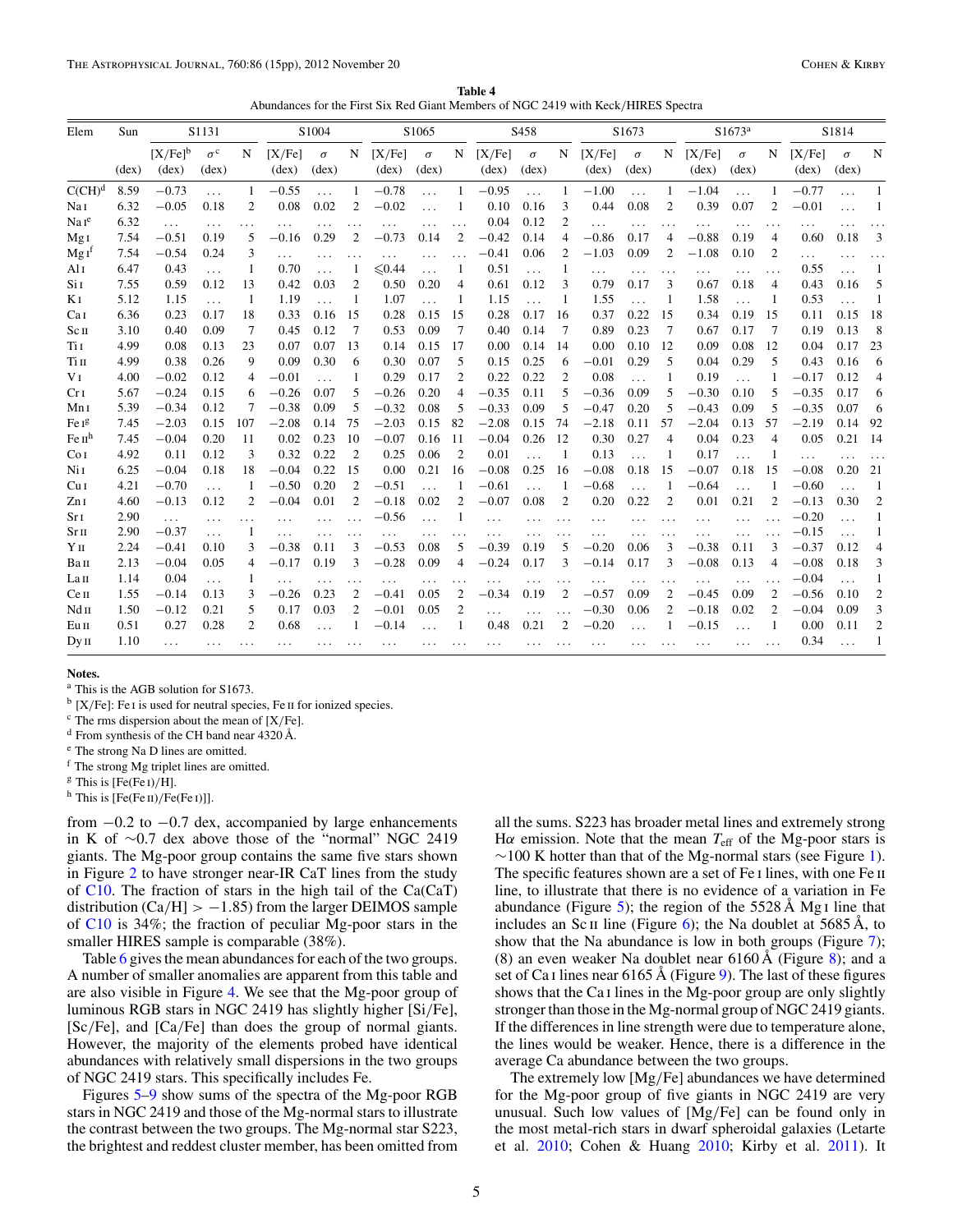**Table 5** Abundances for Last Seven Red Giant Members of NGC 2419 with Keck*/*HIRES Spectra

<span id="page-5-0"></span>

| Elem                                   | Sun            |                              | S1166                     |                |                                  | S406                               |                |                                           | S1209                     |                |                                       | S223                               |                |                              | S810                               |                |                                       | S1305                              |                |                                       | S973                               |                |
|----------------------------------------|----------------|------------------------------|---------------------------|----------------|----------------------------------|------------------------------------|----------------|-------------------------------------------|---------------------------|----------------|---------------------------------------|------------------------------------|----------------|------------------------------|------------------------------------|----------------|---------------------------------------|------------------------------------|----------------|---------------------------------------|------------------------------------|----------------|
|                                        | $(\text{dex})$ | $[X/Fe]^a$<br>$(\text{dex})$ | $\sigma^{\rm b}$<br>(dex) |                | $N$ [X/Fe] <sup>a</sup><br>(dex) | $\sigma^{\rm b}$<br>$(\text{dex})$ |                | $N$ [X/Fe] <sup>a</sup><br>$(\text{dex})$ | $\sigma^{\rm b}$<br>(dex) | N              | [X/Fe] <sup>a</sup><br>$(\text{dex})$ | $\sigma^{\rm b}$<br>$(\text{dex})$ | $\mathbf N$    | $[X/Fe]^a$<br>$(\text{dex})$ | $\sigma^{\rm b}$<br>$(\text{dex})$ | $\mathbf N$    | [X/Fe] <sup>a</sup><br>$(\text{dex})$ | $\sigma^{\rm b}$<br>$(\text{dex})$ | $\mathbf N$    | [X/Fe] <sup>a</sup><br>$(\text{dex})$ | $\sigma^{\rm b}$<br>$(\text{dex})$ | N              |
| $C(CH)^c$                              | 8.59           | $-0.73$                      | $\ddotsc$                 | $\overline{1}$ | $-0.76$                          |                                    | -1             | $-0.74$                                   | $\ddotsc$                 |                | $-0.93$                               | $\ddotsc$                          | 1              | $-0.86$                      | $\cdots$                           |                | $-0.31$                               | 0.20                               | $\Omega$       | $\ddotsc$                             |                                    |                |
| [O I]                                  | 8.83           | $\cdots$                     |                           |                |                                  |                                    |                | 0.70                                      | $\cdots$                  |                |                                       |                                    |                | 0.24                         | 0.25                               | 2              |                                       |                                    | $\ddots$       | 0.75                                  | 0.04                               | $\overline{2}$ |
| Nai                                    | 6.32           | $-0.28$                      |                           |                | 0.06                             | 0.14                               | $\overline{2}$ | 0.30                                      |                           |                | 0.26                                  | 0.02                               | $\overline{2}$ | $-0.41$                      | 0.15                               | 3              | 0.66                                  | 0.15                               | $\overline{2}$ | 0.19                                  | 0.15                               | $\overline{2}$ |
| $\mathrm{Na}\,\mathrm{I}^{\mathrm{d}}$ | 6.32           | $\cdots$                     |                           | .              | .                                |                                    |                | .                                         | .                         | .              | .                                     | .                                  |                | $-0.50$                      | 0.11                               | 2              | .                                     | $\cdots$                           | $\cdots$       | .                                     |                                    |                |
| MgI                                    | 7.54           | 0.42                         | 0.26                      | 3              | 0.36                             | 0.22                               | 3              | 0.44                                      | 0.22                      | 5              | 0.14                                  | 0.24                               | 5              | 0.24                         | 0.15                               | 5              | 0.26                                  | 0.14                               | 5              | 0.29                                  | 0.20                               | .5             |
| Mg1 <sup>e</sup>                       | 7.54           | $\cdots$                     |                           | $\cdots$       | .                                | .                                  | $\ddots$       | 0.50                                      | 0.13                      | 3              | 0.09                                  | 0.34                               | 3              | 0.23                         | 0.18                               | 3              | 0.24                                  | 0.15                               | 3              | 0.33                                  | 0.27                               | 3              |
| Al I                                   | 6.47           | $\cdots$                     |                           | $\cdots$       | 0.78                             | 0.08                               | 2              | .                                         |                           |                | 0.68                                  | $\ddotsc$                          | 1              | 0.22                         | $\ddotsc$                          |                | .                                     | $\cdots$                           | $\cdots$       | .                                     |                                    |                |
| Si <sub>I</sub>                        | 7.55           | 0.34                         | 0.08                      | 3              | 0.23                             | 0.18                               | $\overline{4}$ | $\cdots$                                  | $\cdots$                  | $\cdots$       | 0.32                                  | 0.18                               | 4              | .                            | $\cdots$                           |                | 0.54                                  | 0.16                               | $\overline{4}$ | 0.24                                  | 0.37                               | $\overline{2}$ |
| K I                                    | 5.12           | 0.51                         | $\ddotsc$                 | 1              | 0.46                             | $\ddot{\phantom{a}}$               | 1              | 0.44                                      |                           | 1              | 0.59                                  | $\ddotsc$                          | 1              | 0.51                         |                                    | 1              | 0.40                                  | $\ddotsc$                          | 1              | 0.12                                  | $\ddotsc$                          | -1             |
| Ca <sub>I</sub>                        | 6.36           | 0.12                         | 0.17                      | 15             | 0.11                             | 0.14                               | 13             | 0.17                                      | 0.13                      | 14             | 0.07                                  | 0.15                               | 14             | 0.05                         | 0.13                               | 11             | 0.25                                  | 0.20                               | 14             | 0.17                                  | 0.21                               | - 15           |
| Sc <sub>II</sub>                       | 3.10           | 0.05                         | 0.11                      | 7              | 0.05                             | 0.16                               | 6              | 0.18                                      | 0.13                      | 6              | 0.18                                  | 0.09                               | 7              | 0.01                         | 0.09                               | -7             | 0.15                                  | 0.18                               | 7              | 0.00                                  | 0.15                               | $\tau$         |
| Ti I                                   | 4.99           | 0.07                         | 0.16                      | 15             | 0.09                             | 0.13                               | 16             | $-0.05$                                   | 0.16                      | 17             | 0.16                                  | 0.16                               | 19             | $-0.04$                      | 0.21                               | 14             | 0.16                                  | 0.20                               | 10             | 0.08                                  | 0.20                               | 9              |
| Tіп                                    | 4.99           | 0.20                         | 0.07                      | 5              | 0.02                             | 0.21                               | 5              | 0.30                                      | 0.15                      | 10             | 0.28                                  | 0.29                               | 5              | 0.00                         | 0.26                               | 7              | 0.17                                  | 0.29                               | 5              | 0.05                                  | 0.26                               | $\overline{4}$ |
| V <sub>I</sub>                         | 4.00           | 0.01                         | 0.14                      | $\overline{4}$ | 0.10                             | $\ddotsc$                          |                | 0.01                                      | 0.12                      | 3              | $-0.04$                               | 0.13                               | 9              | 0.02                         | 0.08                               | 3              | 0.09                                  | 0.36                               | 2              | 0.05                                  | 0.07                               | 3              |
| Cr <sub>I</sub>                        | 5.67           | $-0.35$                      | 0.22                      | 4              | $-0.34$                          | 0.18                               | $\overline{4}$ | $-0.38$                                   | 0.12                      | 6              | $-0.29$                               | 0.21                               | 5              | $-0.39$                      | 0.15                               | 4              | $-0.49$                               | 0.20                               | $\overline{c}$ | $-0.27$                               | 0.04                               | $\overline{2}$ |
| Mn <sub>I</sub>                        | 5.39           | $-0.41$                      | 0.09                      | 5              | $-0.39$                          | 0.09                               | 5              | $-0.37$                                   | 0.14                      | 6              | $-0.43$                               | 0.12                               | 6              | $-0.44$                      | 0.12                               | 6              | $-0.40$                               | 0.10                               | 6              | $-0.26$                               | 0.26                               | $\overline{4}$ |
| Fe I <sup>f</sup>                      | 7.45           | $-2.00$                      | 0.13                      | 75             | $-2.03$                          | 0.13                               | 79             | $-2.25$                                   | 0.11                      | 75             | $-2.12$                               | 0.15                               | 91             | $-2.03$                      | 0.13                               | 78             | $-2.18$                               | 0.18                               | 71             | $-2.02$                               | 0.17 67                            |                |
| Fe II <sup>g</sup>                     | 7.45           | $-0.14$                      | 0.15                      | -11            | $-0.10$                          | 0.14                               | 11             | 0.07                                      | 0.21                      | 9              | $-0.14$                               | 0.21                               | 12             | $-0.06$                      | 0.19                               | 6              | $-0.04$                               | 0.17                               | 8              | $-0.14$                               | 0.26                               | - 6            |
| Co <sub>I</sub>                        | 4.92           | 0.11                         | 0.06                      | $\overline{2}$ | 0.25                             | 0.10                               | 2              | 0.01                                      |                           | 1              | 0.09                                  | 0.06                               | 5              | 0.19                         | 0.16                               | 3              | 0.05                                  | $\cdots$                           | 1              | $\cdots$                              |                                    | $\cdots$       |
| Ni 1                                   | 6.25           | $-0.01$                      | 0.18                      | 16             | $-0.01$                          | 0.19                               | 16             | $-0.06$                                   | 0.16                      | 11             | $-0.03$                               | 0.18                               | 21             | 0.07                         | 0.23                               | 12             | $-0.06$                               | 0.22                               | 13             | $-0.05$                               | 0.19                               | - 14           |
| Cu <sub>I</sub>                        | 4.21           | $-0.56$                      | 0.01                      | $\overline{2}$ | $-0.53$                          | 0.17                               | $\overline{2}$ | $-0.68$                                   |                           |                | $-0.71$                               | 0.02                               | $\overline{2}$ | $-0.74$                      | 0.09                               | $\overline{2}$ | $-0.61$                               |                                    |                | $-0.56$                               |                                    | -1             |
| Zn I                                   | 4.60           | $-0.21$                      | 0.17                      | $\overline{2}$ | $-0.15$                          | 0.08                               | $\overline{2}$ | $\ddotsc$                                 |                           |                | $-0.19$                               | 0.17                               | $\overline{2}$ | $-0.32$                      | 0.02                               | $\overline{2}$ | .                                     |                                    |                |                                       |                                    |                |
| Sr <sub>I</sub>                        | 2.90           | $-0.86$                      |                           |                | $-0.48$                          |                                    |                | $-0.48$                                   | .                         |                | $\cdots$                              |                                    |                | $-0.39$                      | $\cdots$                           |                | .                                     |                                    |                |                                       |                                    |                |
| $Sr\pi$                                | 2.90           | .                            | .                         |                |                                  | .                                  |                | $-0.35$                                   | $\cdots$                  |                | $\cdots$                              | .                                  |                | $-0.25$                      | $\cdots$                           |                | $\cdots$                              |                                    |                | .                                     |                                    |                |
| Yп                                     | 2.24           | $-0.48$                      | 0.18                      | 3              | $-0.56$                          | 0.13                               | 5              | $-0.32$                                   | 0.09                      | 5              | $-0.36$                               | 0.24                               | 4              | $-0.59$                      | 0.20                               |                | $-0.44$                               | 0.08                               | 3              | $-0.48$                               | 0.10                               | $\overline{2}$ |
| Zr1                                    | 2.60           | .                            |                           |                |                                  |                                    |                | .                                         |                           | .              | 0.49                                  |                                    |                | $\cdots$                     | $\cdots$                           |                | .                                     |                                    | .              |                                       |                                    |                |
| Вап                                    | 2.13           | $-0.25$                      | 0.10                      | 4              | $-0.28$                          | 0.10                               | $\overline{4}$ | $-0.05$                                   | 0.16                      | 3              | 0.16                                  | 0.24                               | 3              | $-0.27$                      | 0.17                               | 3              | 0.12                                  | 0.06                               | 3              | $-0.05$                               | 0.17                               | 3              |
| La <sub>II</sub>                       | 1.14           | $\cdots$                     |                           |                |                                  |                                    |                | 0.37                                      | .                         | 1              | $\cdots$                              | .                                  |                | $-0.26$                      | $\ddotsc$                          | 1              | .                                     |                                    |                |                                       |                                    |                |
| Ce <sub>II</sub>                       | 1.55           | $-0.23$                      | 0.09                      | $\overline{c}$ | $-0.27$                          | 0.09                               | $\overline{2}$ | $-0.16$                                   | 0.05                      | 2              | $\cdots$                              | .                                  |                | $-0.33$                      | 0.23                               | 3              | $\cdots$                              |                                    |                | .                                     |                                    |                |
| Ndп                                    | 1.50           | 0.12                         | 0.01                      | $\overline{2}$ | $-0.01$                          | 0.01                               | 2              | 0.02                                      | 0.09                      | $\overline{2}$ | $-0.15$                               | 0.16                               | 4              | $-0.15$                      | 0.05                               | $\overline{2}$ | 0.33                                  | 0.07                               | 2              | $\leq 0.19$                           |                                    |                |
| Eu II                                  | 0.51           | 0.25                         | 0.15                      | $\overline{2}$ | 0.32                             | 0.08                               | 2              | 0.30                                      | 0.11                      | 2              | 0.33                                  | 0.16                               | $\overline{2}$ | 0.05                         | 0.20                               | $\overline{c}$ | $≤ 0.84$                              |                                    |                | $\cdots$                              |                                    |                |

<sup>a</sup> [X/Fe]: Fe I is used for neutral species, Fe II for ionized species.

<sup>b</sup> The rms dispersion about the mean of [X*/*Fe].

<sup>c</sup> From synthesis of the CH band near 4320 Å.

<sup>d</sup> The strong Na D lines are omitted.

<sup>e</sup> The strong Mg triplet lines are omitted.

<sup>f</sup> This is [Fe(Fe i)*/*H].

<sup>g</sup> This is [Fe(Fe II)/Fe(Fe I)]].

is never found in stars with the metallicity of NGC 2419  $(Fe/H] = -2.1$ ). For example, the 122 stars of the 0Z project have a median [Fe*/*H] of −2*.*9 dex, and 10% of the sample has  $[Fe/H] > -2.3$  dex. The lowest value of  $[Mg/Fe]$  in this sample of Galactic halo field extremely metal-poor star (EMP) candidates is −0*.*23 dex, with normal [K*/*Fe]. Note that only 3 of 122 stars in their sample have [Mg*/*Fe] *<* 0 (J. G. Cohen et al., in preparation). Furthermore, low values of [Mg*/*Fe] in halo and dwarf galaxy stars are always accompanied by low abundances of other *α*-elements, such as Si and Ca, where they signify the increasing role of (delayed) contributions from Type Ia supernovae, which are very effective at producing Fe-peak elements, to the chemical inventory. The situation in NGC 2419 is completely different, especially because Fe and other Fe-peak elements show no variation in NGC 2419.

### *3.1. Consequences of the Large Range in Mg*

Ignoring H and He, the most abundant elements in a scaled solar mixture are C, N, O, Ne, Mg, Si, S, and Fe. Of these, C, N, O, Ne, and S all have high first ionization potentials, *χ >* 10 eV.

Thus, in the atmospheres of cool stars, Mg, Si, and Fe are the dominant sources of free electrons, and of these three, Mg has the lowest first ionization potential, and hence may be the most important. We have established that there is a substantial population of luminous giants in NGC 2419 with a very large deficiency of Mg. Given the potential importance of Mg to the structure of the stellar atmosphere, we must consider the potential implications of such a large deficiency. We investigated the structure of the model atmospheres, in part, in response to the suggestion by Mucciarelli et al. [\(2012\)](#page-14-0) that the induced change in electron pressure,  $P_e$ , affects the CaT enough to produce the observed dispersion in line strengths in NGC 2419.

If the Mg abundance were to be increased from some initial level, one would expect  $P_e$  to rise, and to continue rising as the Mg abundance is increased further. However, decreasing the Mg abundance from some initial level does not produce the same behavior, as once Mg is sufficiently depleted, it will no longer be an effective electron donor compared to other sources of electrons, and any additional decrease in  $P_e$  will occur much more slowly. Thus, whatever the effect may be of the strong Mg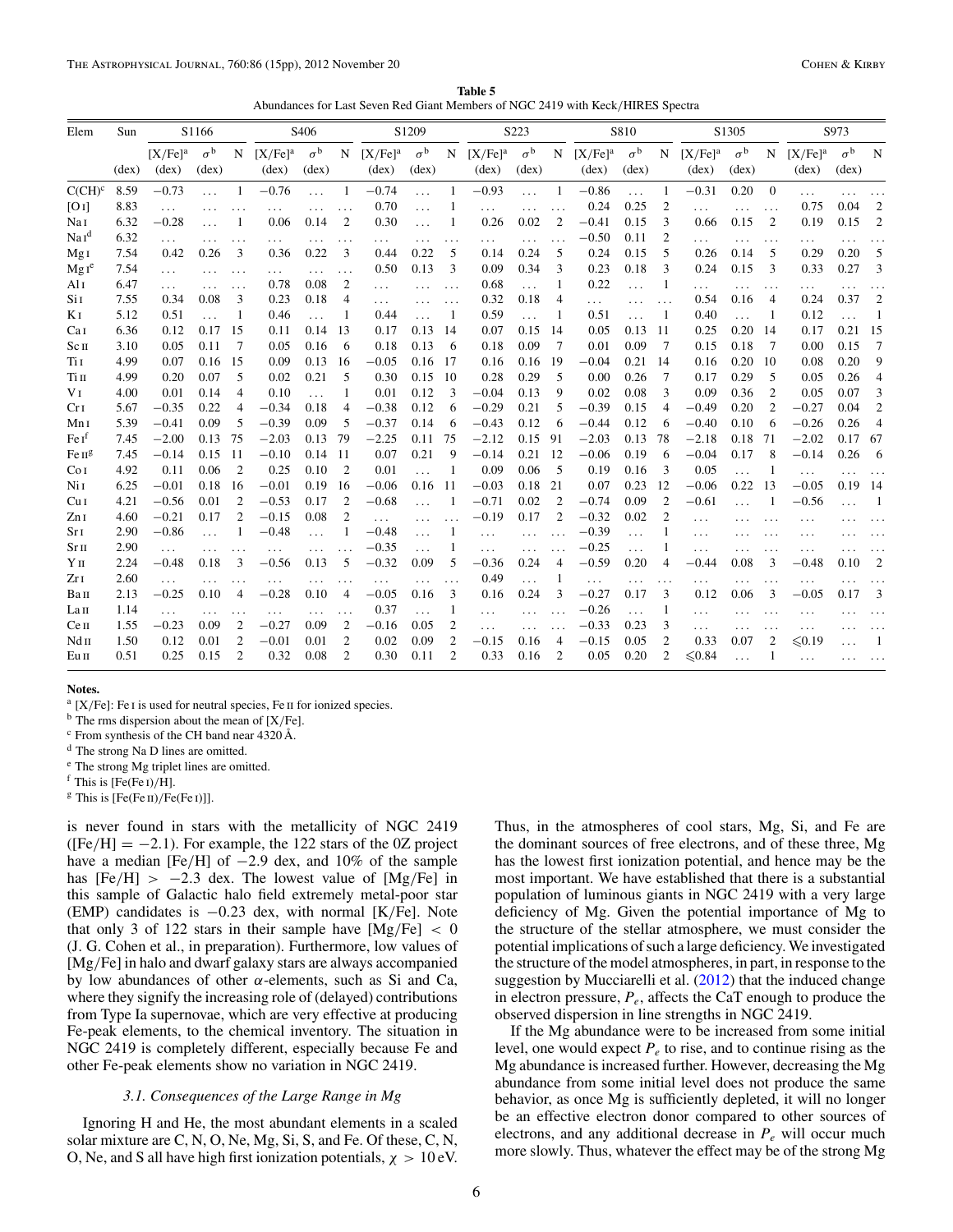<span id="page-6-0"></span>**Table 6** Mean Absolute Abundances for the Two Groups of Red Giant Members of NGC 2419 with Keck*/*HIRES Spectra

| Species                                 | $log[\epsilon(X)]$ | $Mg$ -rich <sup>a</sup> | $N$ (stars)    | $log[\epsilon(X)]$ | Mg-poorb | $N$ (stars)    |
|-----------------------------------------|--------------------|-------------------------|----------------|--------------------|----------|----------------|
|                                         |                    | $\sigma$                |                |                    | $\sigma$ |                |
| C(CH)                                   | 5.75               | 0.19                    | 7              | 5.71               | 0.22     | 5              |
| NaI                                     | 4.31               | 0.29                    | 8              | 4.35               | 0.13     | 5              |
| Mg <sub>I</sub>                         | 5.78               | 0.14                    | 8              | 4.92               | 0.30     | 5              |
| $MgI^c$                                 | 5.74               | 0.14                    | 5              | 4.80               | 0.39     | 3              |
| Al I                                    | 4.94               | 0.25                    | 4              | 4.93               | 0.11     | 4 <sup>d</sup> |
| Si I                                    | 5.81               | 0.07                    | 6              | 6.05               | 0.10     | 5              |
| K <sub>I</sub>                          | 3.46               | 0.16                    | 8              | 4.26               | 0.13     | 5              |
| Care                                    | 4.40               | 0.09                    | 8              | 4.58               | 0.03     | 5              |
| CaT <sup>f</sup>                        | 4.39               | 0.03                    | 8              | 4.66               | 0.04     | 5              |
| Sсп                                     | 1.10               | 0.04                    | 8              | 1.55               | 0.16     | 5              |
| Ti I                                    | 2.95               | 0.13                    | 8              | 2.97               | 0.11     | 5              |
| Tiп                                     | 3.01               | 0.14                    | 8              | 3.12               | 0.12     | 5              |
| $\mathrm{Ti}\,\mathrm{II}^{\mathrm{g}}$ | 3.05               | 0.10                    | 8              | 3.21               | 0.12     | 5              |
| V <sub>I</sub>                          | 1.91               | 0.15                    | 8              | 2.03               | 0.16     | 5              |
| Cr <sub>I</sub>                         | 3.21               | 0.14                    | 8              | 3.29               | 0.11     | 5              |
| Mn <sub>I</sub>                         | 2.91               | 0.11                    | 8              | 2.94               | 0.12     | 5              |
| Fe I                                    | 5.35               | 0.10                    | 8              | 5.37               | 0.10     | 5              |
| Fe п                                    | 5.29               | 0.06                    | 8              | 5.40               | 0.10     | 5              |
| Co <sub>I</sub>                         | 2.94               | 0.18                    | 6              | 3.00               | 0.15     | 5              |
| Ni 1                                    | 4.12               | 0.13                    | 8              | 4.12               | 0.09     | 5              |
| Cu <sub>I</sub>                         | 1.49               | 0.14                    | 8              | 1.53               | 0.13     | 5              |
| Zn <sub>I</sub>                         | 2.33               | 0.07                    | 5              | 2.47               | 0.09     | 5              |
| Y <sub>II</sub>                         | $-0.31$            | 0.06                    | 8              | $-0.23$            | 0.06     | 5              |
| Вап                                     | $-0.12$            | 0.12                    | 8              | $-0.09$            | 0.15     | 5              |
| Cеп                                     | $-0.90$            | 0.15                    | 5              | $-0.84$            | 0.12     | 5              |
| Nd II                                   | $-0.64$            | 0.17                    | 7 <sup>d</sup> | $-0.59$            | 0.14     | $\overline{4}$ |
| Eu II                                   | $-1.44$            | 0.15                    | 6 <sup>d</sup> | $-1.32$            | 0.34     | 5              |

<sup>a</sup> Eight RGB stars in NGC 2419 with [Mg*/*Fe] *>* 0 dex.

<sup>b</sup> Five RGB stars in NGC 2419 with [Mg*/*Fe] *<* 0 dex. S1673 is taken to be an RGB star; the changes in the means are very small if it is assumed to be on the AGB.

<sup>c</sup> The two strong Mg triplet lines are excluded.

<sup>d</sup> One upper limit is omitted.

<sup>e</sup> Based on Ca i lines in the HIRES spectra.

<sup>f</sup> Based on the 8542 and 8662 Å lines in Keck*/*DEIMOS spectra, see [C10.](#page-14-0)

 $\frac{g}{g}$  The 4911 Å line of Ti II is excluded.

depletion seen in the Mg-poor group of RGB stars in NGC 2419, we should not expect a very large range in behavior arising from the large range in the depletion of Mg within the Mg-poor population in NGC 2419.

One potential effect of a major change in the Mg abundance is that the position of the RGB in the CMD may shift depending on the Mg abundance to some extent. VandenBerg et al. [\(2012\)](#page-14-0) recently evaluated the effects of altering the abundance of a single element drawn from a large list of suitable elements, including Mg. They found that increasing Mg by 0.4 dex at  $[M/H] = -1.0$  substantially increases the opacity in the atmosphere and substantially shifts the RGB locus redder. However, at  $[M/H] = -2$ , the shift becomes much smaller, as can be seen by comparing their Figure [7](#page-8-0) to their Figure [10](#page-9-0) (the resulting opacity change) and their Figure 15 to their Figure 16 (the RGB positions in a CMD for these two values of [M/H] and for increases in Mg, Si, or Ca). In NGC 2419 where [M*/*H] ∼ −2, the [Mg*/*Fe] value is deficient well below the normal *α*-enhanced value to one with [Mg*/*Fe] between −0*.*9 and −0*.*2 dex. It is clear from the calculations of VandenBerg et al. [\(2012\)](#page-14-0) that the position of the RGB will *not* be perceptibly altered in this situation.



**Figure 4.** Abundance ratios for various species with respect to Fe, using Fe i or Fe II as appropriate, are shown as a function of [Mg/Fe] for our sample of 13 giants in NGC 2419 with HIRES spectra. Red crosses and blue points denote Mg-poor and Mg-rich giants, respectively.

(A color version of this figure is available in the online journal.)

We initially expected, based on the substantial shifts in the RGB found by VandenBerg et al. [\(2012\)](#page-14-0) at higher metallicity, that the Mg-rich and Mg-poor populations in NGC 2419 would be separated in the RGB with the Mg-poor population lying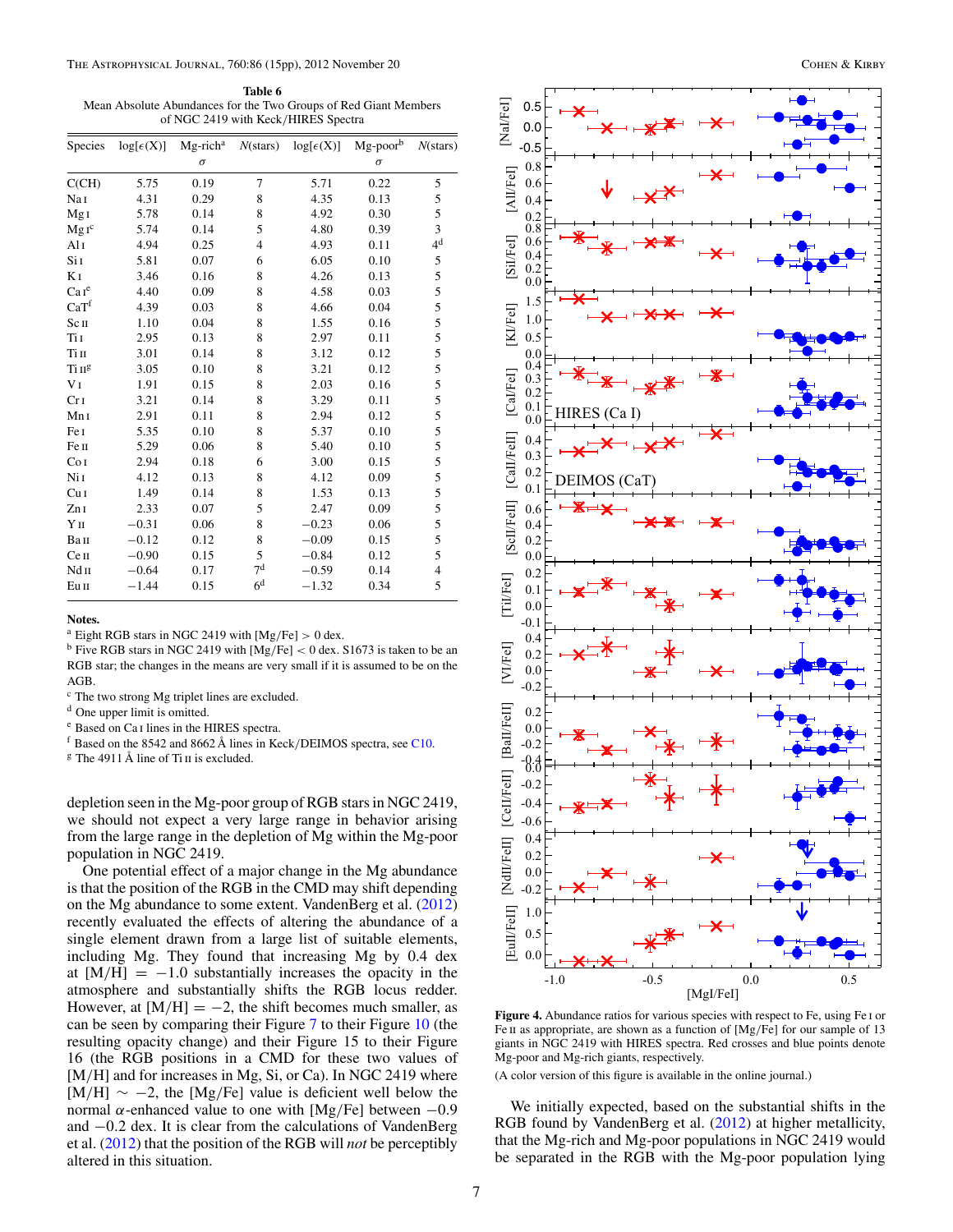<span id="page-7-0"></span>

**Figure 5.** Sums of sections of spectra for the Mg-normal (blue points) and Mg-poor (red crosses) NGC 2419 giants centered on a group of Fe i lines and an Fe  $\pi$  line at 5197 Å. The two are indistinguishable. The sum for the Mg-normal stars omits S223, the most luminous and reddest NGC 2419 giant. (A color version of this figure is available in the online journal.)

somewhat to the blue of the main RGB. However, CMDs using both  $V - I$  and  $V - J$  (see Figure [1\)](#page-1-0) show this is not the case. Understanding that no such shift is expected to happen for the specific case of NGC 2419 relieves our initial concern. It would maintain the validity of our normal methods of stellar parameter determinations, especially *T*eff, which rely on broadband colors. (However, we do not use colors here, instead relying on *V* alone.) It also gives specific guidance for the special case of the star S1673, which is the most Mg-depleted star in our sample. It lies somewhat to the blue in the *V*,  $V - I$  CMD, but less so in *V*, *V* − *J*. Its location blueward of the RGB is either an unexpectedly large error in Stetson's [\(2005\)](#page-14-0) visual photometry or is a reinforcement of our earlier suggestion that S1673 is an AGB star.

A second issue to consider is the effect of any decrease in  $P_e$ on the formation of spectral lines. Because these are luminous cool giants, the temperatures are low, and most elements are mostly neutral. As a result, any decrease in  $P_e$  from a depletion of Mg will have little effect on the neutral lines, but the number density of the singly ionized species will rise. Is this the reason that the near-IR triplet, which is a line of Ca ii, is enhanced in the Mg-poor population? The key question is whether  $P_e$  is affected by the decrease in Mg abundance within the stellar atmosphere, or whether the decrease in  $P_e$  at the metallicity of NGC 2419 is so small that there is no obvious change.

To this end, we calculated some model atmospheres at the stellar parameters characteristic of our NGC 2419 sample with Mg enhanced and depleted by 0.7 dex in each case. These tailored model atmospheres use as a base the *α*-enhanced models from Castelli & Kurucz [\(2004\)](#page-13-0), which have scaled solar abundances but with  $\left[\alpha/\text{Fe}\right] = +0.4$ , where all elements with even atomic number from O through Ti are considered  $\alpha$ -elements. From this base composition, the Mg abundance is perturbed up or down by a factor of five (0.7 dex) to construct new model stellar atmospheres.

Figure [10](#page-9-0) shows  $n_e$  and T as a function of  $\tau$  for the base model atmospheres from Castelli & Kurucz [\(2004;](#page-13-0) with [Mg*/*Fe] = +0*.*4), and for those with Mg further enhanced or depleted by a factor of five for two sets of stellar parameters, both with  $[M/H] = -2$ . The highly Mg-enhanced model (with  $[Mg/Fe] = +1.1$ ) shows the expected behavior: a strong enhancement of  $n_e$  at all depths with  $\tau > 10^{-4}$  compared to the

base model. However, the Mg-depleted model closely follows the base model, implying that with such a large depletion of Mg, and given the low overall abundance of this GC of −2 dex, Mg is no longer an important source of free electrons. We might have expected this from the detailed isochrone calculations of VandenBerg et al. [\(2012\)](#page-14-0), but it is gratifying that this is verified by our stellar model atmosphere calculations.

This agreement for  $\tau > 10^{-4}$  suggests that our detailed abundance analyses which have been carried out using the base Castelli & Kurucz [\(2004\)](#page-13-0) models will be valid for both the Mgnormal and the Mg-poor populations in NGC 2419, with the possible exception of lines formed higher in the atmosphere than  $\tau = 10^{-4}$ . None of the lines included in the detailed abundance analysis are strong enough for this to be the case. The only relevant spectral features that may be strong enough to be formed at so near the surface are the cores of the near-IR triplet of Ca II, which were used in our DEIMOS analysis  $(C10)$ to suggest the possibility of a variation in the Ca abundance within NGC 2419. We note that any change in  $P_e$  does not affect the pressure broadening for lines strong enough to show damping wings as it is dominated by interactions with neutral H atoms (van der Waals broadening). It is the possible effect on the ionization balance for Ca via change in  $P_e$  that is of concern.

However, we reject the suggestion of Mucciarelli et al. [\(2012\)](#page-14-0) that this is an important issue for NGC 2419 based on the good agreement between the abundance of neutral Ca lines presented here versus that from the near-IR triplet of Ca II presented by [C10](#page-14-0) (see Figure [11\)](#page-10-0), as well as from the evidence regarding the behavior of tailored model atmospheres as the Mg abundance is varied shown in Figure [10.](#page-9-0) The prediction that there is no shift in the ionization equilibrium for the case of interest here means that achieving ionization equilibrium with the set of lines from the Keck*/*HIRES spectra used here is an important constraint that can be used to validate our detailed atmosphere abundance analyses. If NGC 2419 were more metal-rich by a factor of four or more, or Mg in the bulk of its population was more enhanced than we have established it to be, the consequences of differing Mg abundance between the two populations in this GC on *Pe* would become an important issue.

Although the Mg-poor stars in NGC 2419 also show a strong enhancement of potassium, K is less abundant than Mg in the solar mixture by a factor of ∼250, and so its enhancement by a factor of less than 10 in these stars will not produce any significant effect on the structure of the stellar atmosphere.

### 4. IS THERE A SPREAD IN ABUNDANCES WITHIN NGC 2419 ?

We have established that there are two groups of RGB stars in NGC 2419: those that appear like normal GC RGB stars with  $[Mg/Fe] \sim +0.3$  and a second group with extremely low Mg abundances (the Mg-poor group of five stars, with [Mg*/*Fe] ranging from −0*.*2 to −0*.*9 dex). Furthermore, the Mg-poor stars are those that have high Ca(CaT) from our Keck*/*DEIMOS study [\(C10\)](#page-14-0). There is an anti-correlation with the K abundance such that the Mg-normal giants have [K*/*Fe] ∼ +0*.*4, a value consistent with that of other GCs and metal-poor halo stars (see, e.g., Cayrel et al. [2004](#page-13-0) or Cohen et al. [2004,](#page-14-0) in which there are no non-LTE corrections), while the Mg-poor giants have  $[K/Fe] \sim +1.1$ , a factor of five higher than the Mg-normal stars. The last element with detectable variations is Sc. As shown in Table [6](#page-6-0) and in Figure 5, there is no credible evidence for variation of Ti or any heavier Fe-peak element, including Fe itself.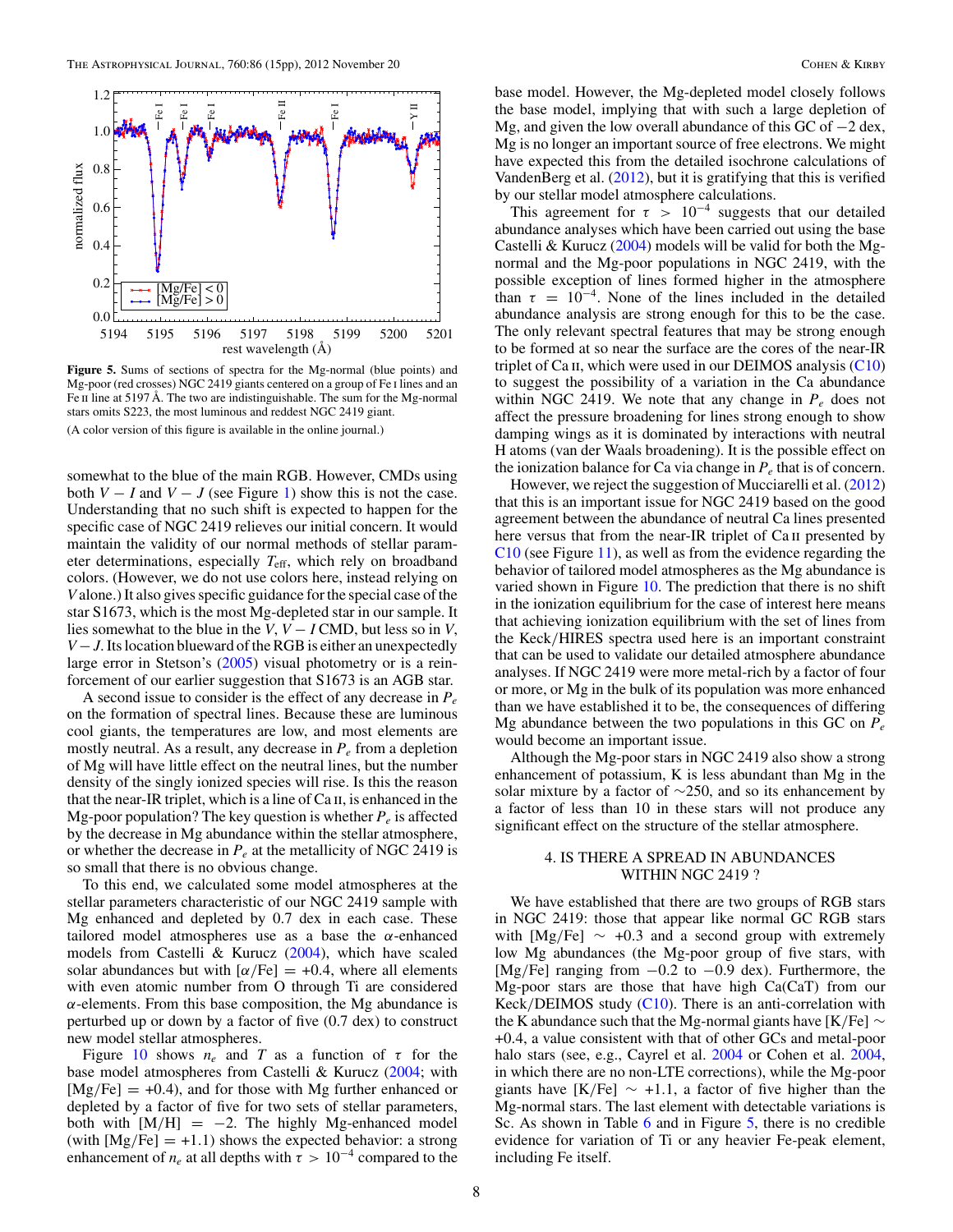<span id="page-8-0"></span>

**Figure 6.** Sums of sections of spectra for the Mg-normal (blue points) and Mgpoor (red crosses) NGC 2419 giants centered on the Mg i line at 5528 Å and the Sc II line at 5526 Å. The extremely large difference in Mg abundance, as well as the somewhat smaller difference in Sc abundance, between the two groups is apparent. The sum for the Mg-normal stars omits S223, the most luminous and reddest NGC 2419 giant.

(A color version of this figure is available in the online journal.)



**Figure 7.** Sums of sections of spectra for the Mg-normal (red crosses) and Mg-poor (blue points) NGC 2419 giants centered on the Na i doublet at 5685 Å. Note that the Na<sub>I</sub> lines are only slightly stronger in the Mg-poor stars, while the adjacent Sc II and Si I lines are significantly stronger in those stars. The sum for the Mg-normal stars omits S223, the most luminous and reddest NGC 2419 giant.

(A color version of this figure is available in the online journal.)

# *4.1. Mg and K*

Are the very large abundance variations seen among the NGC 2419 luminous RGB stars for Mg and K real? First, we discuss the case of Mg. There are three to five detected Mg i lines per star. The range in Mg abundance among the giants in our sample in NGC 2419 exceeds a factor of 10. There is no way that this can arise from a problem in the abundance analysis procedure. The non-LTE corrections for Mg<sub>I</sub> lines are small. Andrievsky et al. [\(2010\)](#page-13-0) found that the typical correction for metal-poor giants is about +0*.*2 dex and not particularly sensitive to atmospheric parameters. Previous non-LTE computations reached similar results for disk stars (Mishenina et al. [2004\)](#page-14-0) and for a range of stellar types and metallicities, down to  $[M/H] = -2$  (Shimanskaya et al. [2000\)](#page-14-0).



**Figure 8.** Sums of sections of spectra for the Mg-normal (red crosses) and Mg-poor (blue points) NGC 2419 giants centered on the Na I doublet at 6160 Å, which is so weak that it is barely detectable even in summed spectra. The adjacent Ca<sub>I</sub> and Fe<sub>I</sub> lines are almost identical between the Mg-poor stars and Mg-normal stars. The sum for the Mg-normal stars omits S223, the most luminous and reddest NGC 2419 giant.

(A color version of this figure is available in the online journal.)

All three of these studies used many of the same Mg i transitions that we used in our abundance analysis. We conclude that the variations in Mg abundance between the Mg-normal and Mgpoor stars must be real.

The situation with K is less clear. The variation of  $\epsilon(K)$  in NGC 2419 (spanning a range of 1.4 dex) is large enough so that any inaccuracies caused by the stellar parameters or the analysis code are too small to produce the observed spread. However, the only lines of K that can be observed at optical wavelengths are the resonance doublet at 7665 and 7699 Å. Because the former is embedded deeply within a very strong terrestrial absorption band of  $O_2$ , it is practical to measure only the 7699 Å line. Given that this is a fairly strong resonance line, non-LTE corrections need to be considered.

Non-LTE corrections for the 7699 Å line of K<sub>I</sub> have been calculated by several groups (e.g., Ivanova  $&$  Shimanski $\tilde{a}$  [2000;](#page-14-0) Takeda et al. [2002;](#page-14-0) Andrievsky et al. [2010\)](#page-13-0). The non-LTE corrections are negative, and range from −0*.*1 to −0*.*9 dex (see Figure 6 of Ivanova & Shimanskiĭ [2000\)](#page-14-0). They vary strongly with  $T_{\text{eff}}$  and with metallicity, so that substantial errors in relative K abundances derived assuming LTE can arise, even for stars of very similar type. It may be possible, with some contortions, to reproduce the behavior of K between the Mg-normal and Mgpoor stars in NGC 2419 with non-LTE corrections alone, but it does not seem likely.

Although the surveys of GC and halo field stars carried out prior to 2004, including the extensive work of the Lick–Texas group (e.g., Kraft [1994\)](#page-14-0) and of Cohen and her collaborators (e.g., Cohen & Melendez  $2005$ , did not include the K<sub>I</sub> lines due to limitations on spectral coverage, more recent work has found a small number of other metal-poor Galactic giants that show the very high K abundances of the Mg-poor giants in NGC 2419. Takeda et al. [\(2010\)](#page-14-0) found two such stars in a survey of 15 RGB stars in three GCs. These two stars stick out in the same way as the K of the Mg-poor stars stick out in NGC 2419. One of these stars, M13 III–73, which has a [K*/*Fe] abundance 0.6 dex higher than the rest of the M13 sample, has been analyzed in detail by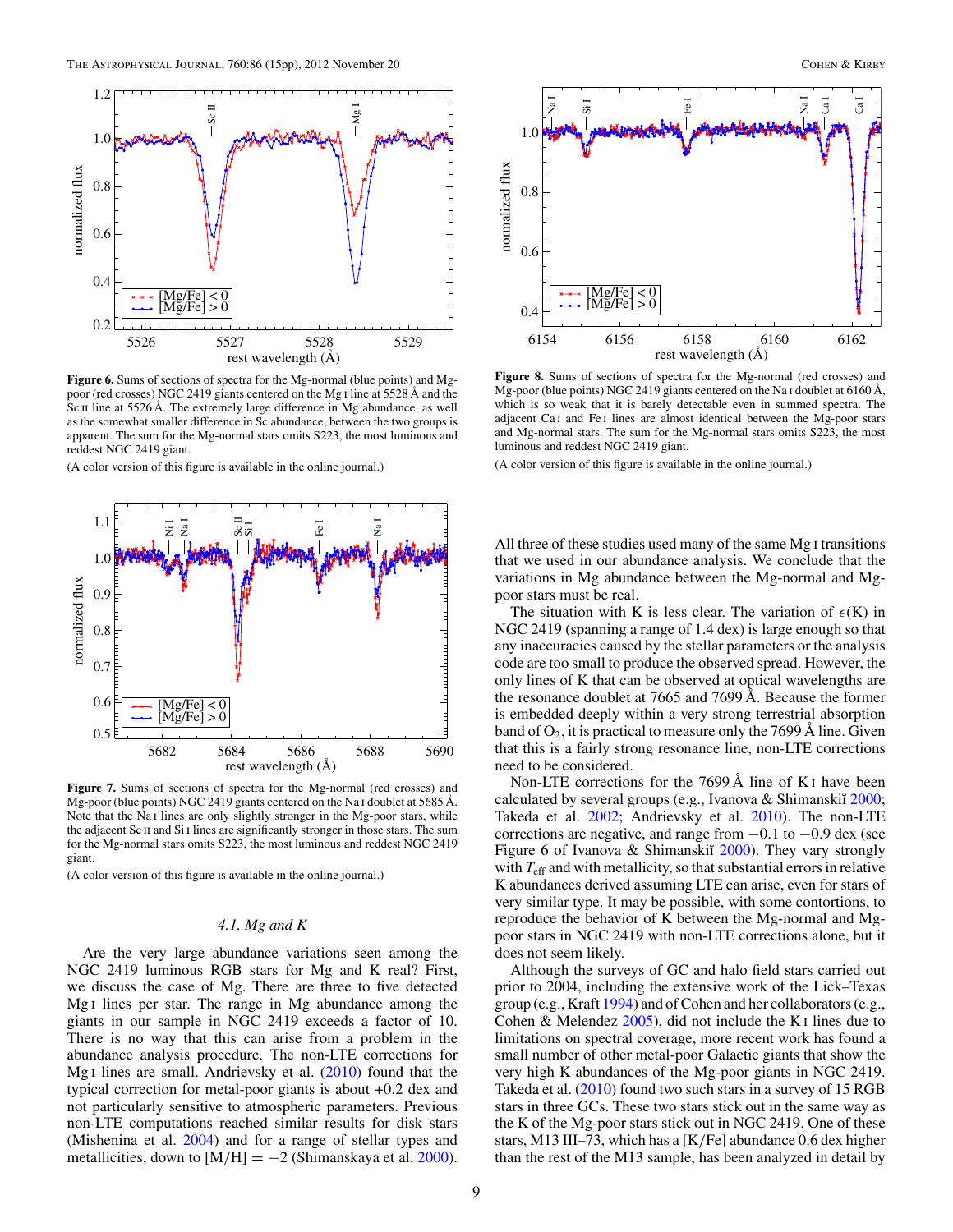<span id="page-9-0"></span>

**Figure 9.** Sums of sections of spectra for the Mg-normal (red crosses) and Mgpoor (blue points) NGC 2419 giants covering several Ca i lines near 6165 Å. The Ca i lines are almost identical, with the lines of the Mg-poor group being slightly deeper. The sum for the Mg-normal stars omits S223, the most luminous and reddest NGC 2419 giant.

Kraft et al.  $(1992)$  and Pilachowski et al.  $(1996)^3$  $(1996)^3$  They find that  $[Mg/Fe] = +0.25$ , a normal value for an  $\alpha$ -enhanced GC star. Cayrel et al. [\(2004\)](#page-13-0) found CS 30325–094, an EMP giant with  $[Fe/H] = -3.3$ , to have  $[K/Fe] = +0.72$ , with normal *α*-enhancement, and [Mg*/*Fe] and [Ca*/*Fe] both at +0.38 dex. (Note for future reference that [Sc*/*Fe] in this star is rather high at +0.33 dex.)

In summary, there are a few stars with [K*/*Fe] similar to those of the Mg-poor giants in NGC 2419, but they are not Mg-poor, in general. This suggests that the process generating K is not always tied to that producing the Mg-poor anomaly.

Takeda et al. [\(2010\)](#page-14-0) suggested that some anomalously strong K resonance lines are caused by exceptional cases of strong peculiar velocity fields in the upper layers of the atmosphere and do not reflect the true K abundance of the star. To explore this possibility in our NGC 2419 sample, we measured the radial velocity of the K i 7699 Å line and compared it to that measured from other lines. We find that these agree for all 13 stars in our sample to within  $0.5 \text{ km s}^{-1}$  for all the stars except one, where the difference is 0.8 km s−1. Furthermore, we used the H*α* emission as a measure of chromospheric activity and possible mass loss. Cohen [\(1976\)](#page-13-0) discovered that weak H*α* emission is common in the brightest red giants in GCs. She interpreted the emission as mass loss from the bloated atmospheres of the giants. However, the implied mass-loss rate was large. Dupree et al. [\(1984\)](#page-14-0) later found from models of the atmospheres of red giants that static chromospheres can explain both the emission and the blueshift of H $\alpha$  in bright, red giants.  $W_{\lambda}$  of the sum of the blue and red emission wings in H*α* for luminous RGB stars in NGC 2419 are shown as a function of *V* (our proxy for  $T_{\text{eff}}$ ) in Figure [12.](#page-10-0) Some of the sample stars show weak emission, but two stand out. The strongest H*α* emission, which is extremely strong, is shown by S223, which is the most luminous and reddest RGB star in NGC 2419. It has obvious strong emission in both the red and blue wings of H*α* and H*β* and also in the blue wings of H*γ* and H*δ*, as well as having broader metal lines than the other sample giants. The other case of strong emission is S1673, the star suspected to be on the AGB. Its emission is much weaker than S223 (see Figure [12\)](#page-10-0) but stronger than the



**Figure 10.**  $T(\tau)$  and  $n_e(\tau)$  are shown for stellar model atmospheres from Castelli & Kurucz [\(2004;](#page-13-0) see also Kurucz [1993\)](#page-14-0) that represent the Mg-normal population in NGC 2419 together with tailored models for Mg enhanced or depleted by a factor of five. Note that *n<sub>e</sub>* is identical for the Mg-normal and Mg-depleted models deeper than  $\tau \sim 10^{-4}$ , while the very highly Mg-enhanced models with [Mg*/*Fe] ∼ +1*.*1 do show the expected trend of an increase in *ne* at all optical depths deeper than  $\tau \sim 10^{-4}$ .

other NGC 2419 giants in our sample. The Mg-poor stars behave no differently from the Mg-normal RGB stars in NGC 2419 in terms of their H*α* emission. The mean radial velocity of H*α* in the five Mg-poor stars differs from that of the metallic lines by only <sup>−</sup>0*.*3 km s−1; the same value for the eight Mg-normal stars in NGC 2419 is  $-0.6$  km s<sup>-1</sup>. The lithium line at 6707 Å cannot be detected in the summed spectra of either group of NGC 2419 giants. We therefore find untenable the suggestion that the high K seen in the Mg-poor giants in NGC 2419 arises from velocity fields in the outer layers of the stars. Furthermore, at the metallicity of NGC 2419, even for the Mg-poor, K-strong stars, the 7699 Å line of K is not very strong, and most of it is not formed extremely high in the stellar atmosphere.

## *4.2. Si, Ca, and Sc*

We now turn to elements which appear to show smaller variations within the stellar population of NGC 2419. According to Table [6,](#page-6-0) these are Si, Ca, and Sc. (The neutron capture elements may show a weakly significant dispersion, and we discuss them below.) Since there is the most information about Ca, we discuss it first.

The existence of Ca variations was first suggested by [C10](#page-14-0) based on their analysis of the strengths of the 8542 and 8662 Å lines (the two stronger lines of the CaT) from moderate resolution Keck*/*DEIMOS spectra of a large sample of stars. The key issue is whether this spread is caused by a real star-to-star abundance variation, or whether, since these features arise from singly ionized Ca, it is a consequence of a decrease in  $P_e$  due to the very low Mg abundances in the Mg-poor cluster giants. The present analysis (see Table [6\)](#page-6-0) which is based on much higher resolution spectra from which typically 15 Ca<sub>I</sub> lines can be measured, also suggests a spread in Ca. Furthermore,

<sup>&</sup>lt;sup>3</sup> We are trying to obtain a better HIRES spectrum of M13 III-73; it should be in hand shortly.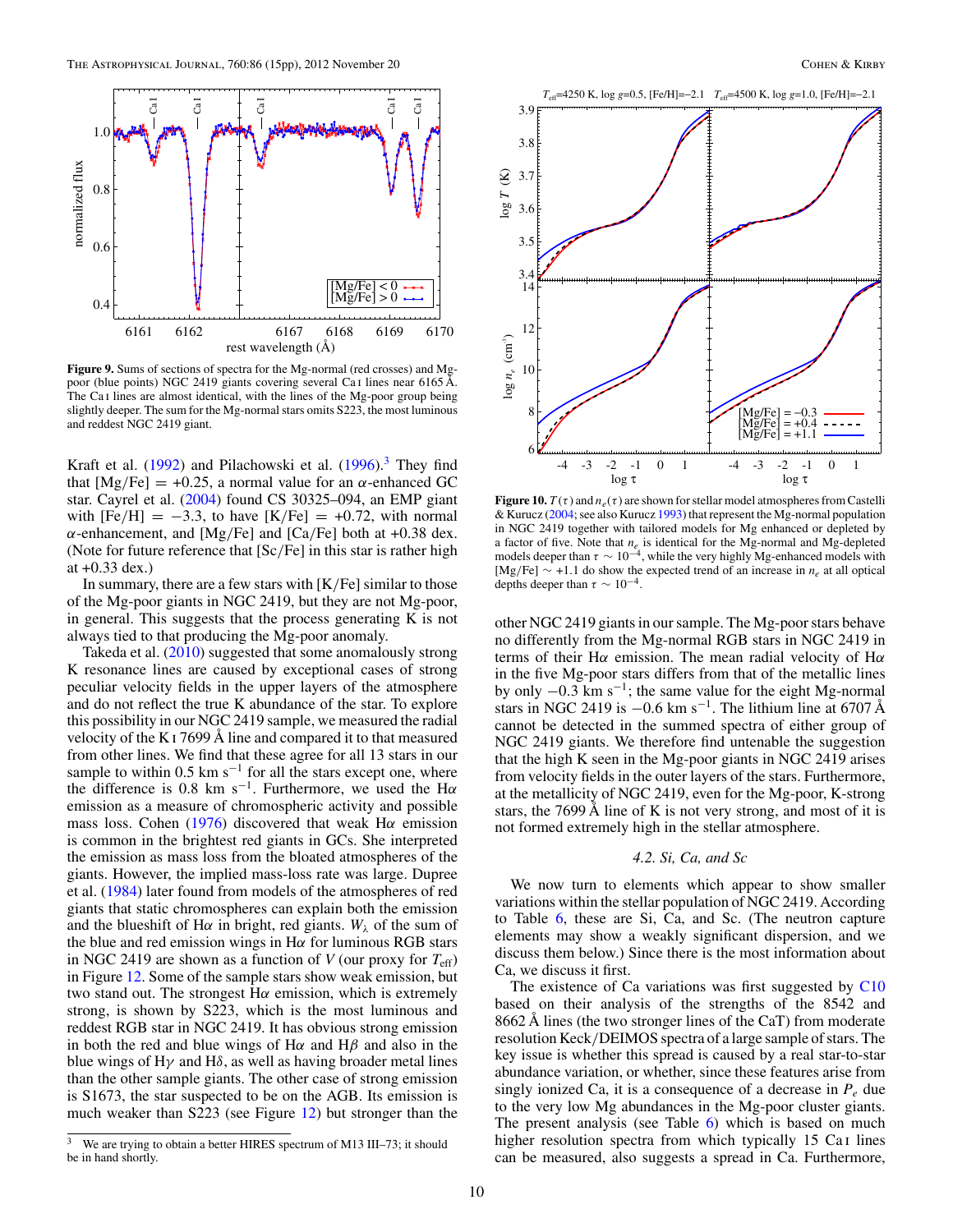<span id="page-10-0"></span>

Figure 11. Comparison of the Ca abundance derived here from lines of Ca<sub>I</sub> for our sample of 13 RGB stars in NGC 2419 with Keck*/*HIRES spectra compared to that deduced by  $C10$  from the infrared Ca triplet of Ca  $\pi$ . A line indicating equality is shown. A typical error bar is given in the lower right corner. Red and blue points denote Mg-poor and Mg-rich giants, respectively. (A color version of this figure is available in the online journal.)

[C10](#page-14-0) also presented the results of spectral syntheses using the method of Kirby et al. [\(2010\)](#page-14-0) on the DEIMOS spectra, which specifically included Ca i lines in the appropriate wavelength region but excluded the CaT lines due to uncertainties in their line formation. Figure 11 compares the Ca abundance derived here from Ca i features in our Keck*/*HIRES spectra with those derived by  $C10$  from the infrared triplet lines of  $Ca$  II. The agreement is quite satisfactory; both show a small spread of  $\sim$ 0.2 dex in Ca abundance with the Mg-poor population having a higher Ca abundance than the Mg-normal population in NGC 2419.

Variations in Ca abundance within a GC are quite unusual. Carretta et al. [\(2010\)](#page-13-0) placed very tight limits on any variation in [Ca*/*H] of not more than 0.03 dex in a sample of 17 GCs. The only previously known GCs that show such variations are those suspected of being remnants of formerly accreted dwarf galaxies, such as *ω* Cen. From both spectroscopy and photometry, *ω* Cen has been known for more than 30 years to have a wide intrinsic range in [Ca*/*H], [Fe*/*H], and many other elements, extending over a range of ∼1.3 dex with multiple peaks in the metallicity distribution (Norris et al. [1996\)](#page-14-0). Other GCs with spreads in [Fe*/*H] include M22 (Marino et al. [2011\)](#page-14-0) and NGC 1851 (Carretta et al. [2011\)](#page-13-0).

One of the unresolved puzzles of [C10](#page-14-0) was the contrast between the constancy of [Fe*/*H] within the DEIMOS sample and the spread seen in Ca based on the strength of the near-IR triplet of Ca II. The present HIRES analysis confirms this surprising result, namely, that there is no detectable spread in [Fe*/*H], yet there is a small one in [Ca*/*H] in NGC 2419. Those "globular clusters" such as *ω* Cen which do show variations in [Ca*/*H] within their stellar populations also show comparably large variations in [Fe*/*H]. The absence of a spread in Fe makes NGC 2419 unique in the details of its chemical inventory.

We considered the range of variation in Ca(CaT) as compared to the HIRES Ca i result. The means for [Ca*/*H] of the Mg-poor and the Mg-normal stars inferred from their HIRES spectra differ by  $0.18$  dex (see Table [6\)](#page-6-0), while the difference for the



**Figure 12.** Sum of  $W_{\lambda}$  of emission in the blue and red wings of H $\alpha$  as a function of *V* for our sample of luminous giants in NGC 2419. The red crosses indicate the Mg-poor stars, and the blue points represent the Mg-normal stars. (A color version of this figure is available in the online journal.)

same 13 stars for Ca(CaT) from our DEIMOS spectra (see Figure 11) is somewhat larger, 0.27 dex. Nonetheless, the two independent values for the difference in Ca abundance between the Mg-poor and Mg-normal stars in NGC 2419 agree within the uncertainties. Furthermore, the Mg-poor and Mg-normal groups both show internal dispersions in Ca abundance that are considerably smaller than the difference between them. This applies to both the HIRES sample of 13 stars and the larger DEIMOS sample of [C10.](#page-14-0)

Non-LTE corrections for Ca lines have been calculated by several groups, most recently by Spite et al. [\(2012\)](#page-14-0). At the metallicity of NGC 2419 they are essentially zero and hence negligible for the subordinate Ca i lines, but that is not the case for the 4226 Å resonance line. Since the S*/*N at 4226 Å in our spectra is poor, we do not use the resonance line anyway. As a result, non-LTE effects are not an issue for the set of Ca i lines that we used for our present high-resolution study of luminous RGB stars in NGC 2419.

We therefore conclude that there is a real, but small, variation in Ca abundance between the Mg-poor and Mg-normal luminous giants in NGC 2419. The Mg-poor stars have a higher [Ca*/*H] abundance by ∼0.2 dex.

[Si*/*Fe] also shows a low-amplitude anti-correlation with [Mg*/*Fe] such that the Mg-poor stars have values ∼0.2 dex higher than the Mg-normal stars in NGC 2419. This can be seen in Figure [7.](#page-8-0)

The mean [Sc*/*Fe] we derive from our HIRES spectra of stars in NGC 2419 is 0.45 dex higher in the Mg-poor stars than in the Mg-poor stars. This difference is easily seen in the composite summed spectra of the Mg-poor and Mg-normal giants shown in Figures [6](#page-8-0) and [7](#page-8-0) as well as in the plot of [Sc*/*Fe] versus [Mg*/*H] shown in Figure [4.](#page-6-0) We assert that the Sc abundance is noticeably different in the mean between the Mg-poor and Mg-normal groups of giants.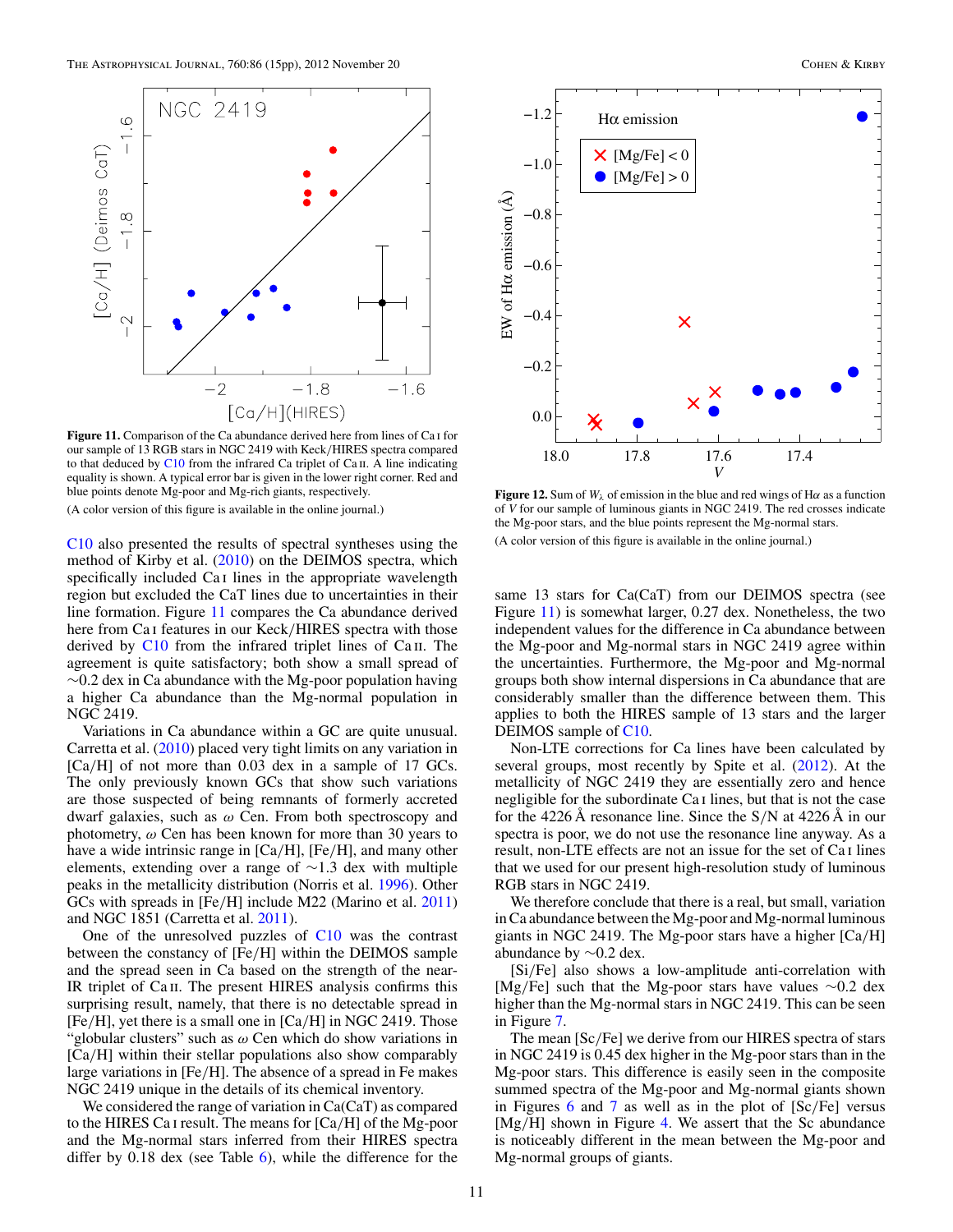<span id="page-11-0"></span>

**Figure 13.** Abundance ratios for selected species with respect to Fe, using Fe i or Fe ii as appropriate, are shown as a function of [Na*/*Fe] for our sample of 13 giants in NGC 2419 with HIRES spectra. The ratios selected are sensitive to proton burning chains operating among Na, Mg, and Al, and to a possible *s*-process contribution from intermediate-mass AGB stars. Red and blue points denote Mg-poor and Mg-rich giants, respectively.

(A color version of this figure is available in the online journal.)

We note again that the Fe abundance is constant across both Mg-poor and Mg-normal giants in NGC 2419 to within 0.1 dex, as is shown in Table [6](#page-6-0) and in Figure [5.](#page-7-0) Carretta et al. [\(2009a\)](#page-13-0) established strong upper limits on any star-to-star variation in [Fe*/*H] in a large sample of Galactic GCs. Only those GCs that are widely believed to be the remnants of accreted dwarf galaxies show star-to-star variations in [Fe*/*H].

### *4.3. The Neutron Capture Elements*

Five of the heavy neutron capture elements (Y, Ba, Ce, Nd, and Eu) are detected in 10 or more of the 13 RGB stars in our HIRES sample for the GC NGC 2419, all as singly ionized species. The dispersion of  $[X/Fe II]$  for these six elements is reasonably small considering that with the exception of Ba, for each of these species we have detected only a few weak lines redder than 4200 Å. Ba has four strong lines in the spectral region studied, most of which were detected in all of the sample stars. Eu has a strong line at 4129 Å, but our spectra have low S*/*N there. So the abundance of Ba is the most reliable among these elements. The ratio of [Eu*/*Ba] for our sample of 13 RGB stars in NGC 2419 is  $+0.33 \pm 0.11$  dex, comparable to that seen in other metal-poor GCs (see, e.g., Gratton et al. [2004\)](#page-14-0).

Table [6](#page-6-0) demonstrates that there is no apparent difference exceeding 0.1 dex between abundances of any of these six elements between the Mg-poor and the Mg-normal population in NGC 2419. However, as is shown in Figure 13, there is a weak correlation between [Na i*/*Fe i] and [Ba ii*/*Fe ii], and an even stronger correlation of [Na i*/*Fe i] and [Zn i*/*Fe i]. There is also a hint of a correlation between Al and Na, but the data are too sparse to be certain since the S*/*N at the strong Al i line at 3961 Å is too low to permit the use of that feature, and we must rely on the much weaker doublet at 6690 Å. No such correlation with any other element heavier than Fe with sufficient data was seen in our NGC 2419 sample. We may consider the Na abundance as a proxy for the typical mode of multiple populations involving proton capture at high temperatures among the light elements

seen in essentially all GCs as an anti-correlation between Na and O abundances. If we view the high Na abundance stars as those of the typical second generation, then we might consider the high Zn and Ba abundances as indicating a contribution from the *s*-process, such as was first seen in NGC 1851 by Yong & Grundahl  $(2008)$ , who found that the Zr and La abundances of a small sample of stars were correlated with Al, and anticorrelated with O. Carretta et al. [\(2012b\)](#page-13-0) present more recent results with a larger sample and find correlations between the Al and Ba abundances in this GC.

Thus NGC 2419 is unique among the GCs in that it has two distinct manifestations of multiple populations. The first is the classic proton burning at high *T* as manifested by correlations and anti-correlations among the light elements, seen in NGC 2419 as a range of Na abundances, and the related *s*-process contributions of Zn and Ba. The second is the strong Mg–K anti-correlation, which appears to have a completely separate origin.

## 5. POTENTIAL CAUSES OF THE ANOMALIES SEEN IN NGC 2419

In the previous section, we reviewed the evidence for anomalies in the chemical inventory of NGC 2419 and demonstrated that they are almost certainly real. They are not artifacts of analysis problems or non-LTE issues (except possibly for the enhancement of K, but probably not), and they require a nucleosynthetic explanation. We discuss these in order of the magnitude of the anomaly.

As reviewed by Gratton et al. [\(2004\)](#page-14-0), it is now well established that all GCs contain (at least) two generations of stars: the primordial generation, plus a second one whose light elements (C, N, O, Na, Mg, and Al) show evidence for proton burning beginning with C and O burning into N, Ne burning into Na, and Mg burning into Al. Correlations and anti-correlations found among the light elements in GCs have demonstrated this hightemperature proton burning occurs in the progenitors of the GC stars. A major study of these issues is summarized by Carretta et al. [\(2009b\)](#page-13-0).

Furthermore, the light element abundance variations persist all the way down the RGB to the subgiants and to and even below the main-sequence turnoff (Briley et al. [1996\)](#page-13-0). Thus, they cannot be attributed to stellar evolution within a single star, but must involve material processed in more massive stars, then ejected, with the usual suspects being intermediate-mass AGB stars, as advocated by D'Antona et al. [\(2002;](#page-14-0) see, e.g., D'Antona et al. [2012,](#page-14-0) for a recent review), or rapidly rotating massive stars (Maeder & Meynet [2006\)](#page-14-0). A low-amplitude correlation of Si with Al (∼0.2 dex increase in [Si*/*Fe] for [Al*/*Fe] increasing by 1.5 dex) is seen in a few GCs as well, e.g., Yong et al. [\(2005\)](#page-14-0) and Carretta et al. [\(2012a\)](#page-13-0), among others, implying proton burning occurring in even hotter environments.

AGB stars are also strong sites for the *s*-process, and thus the search for correlations with *s*-process element variations in GCs is also important. There are some hints that extensive proton burning producing very strong enhancements of Na (from Ne) and Al (from Mg) also produces small amounts of *s*-process material leading to correlations between small, marginally statistically significant enhancements of Y, Zr, and Ba with Na enhancements, as well as with much larger Al enhancements (Yong et al. [2005\)](#page-14-0).

One might try to invoke a similar process to this to explain at least part of the anomalies in NGC 2419. However, Mg is a very abundant element, and in normal GCs, burning 40% of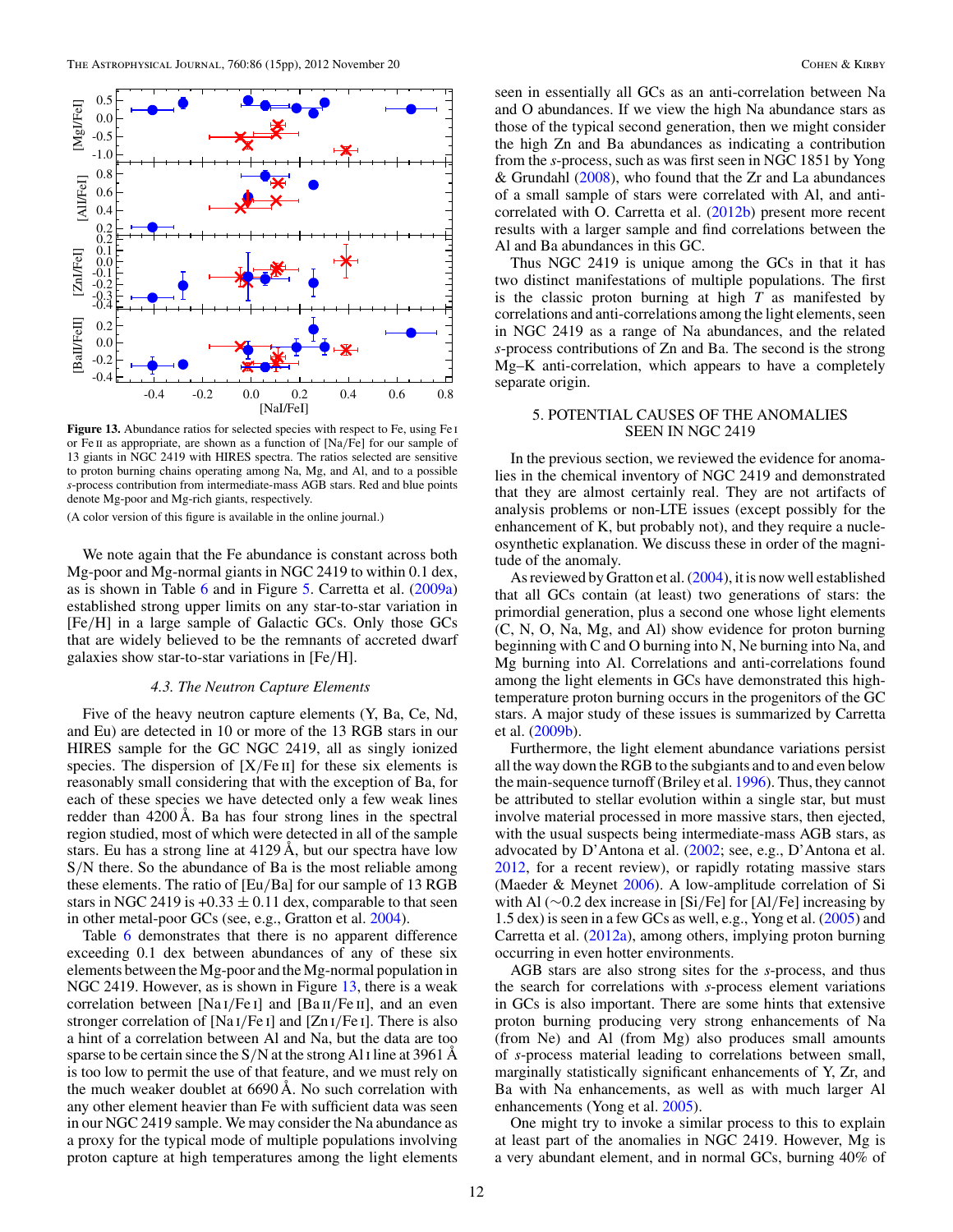the original Mg will produce an enhancement of a factor of 10 or more in the Al abundance in the second generation stars. The burning of 90% of the Mg will produce an enhancement of Al which is much larger than that seen in the Mg-poor stars in NGC 2419. However, Figure [13](#page-11-0) demonstrates that while some of the usual correlations and anti-correlations among the light elements present in NGC 2419, the amplitude of the Al dispersion is by no means exceptional, as defined by the behavior of a sample of 15 GCs studied by Carretta et al. [\(2009b\)](#page-13-0). It is especially puzzling that Mg itself does not correlate with Na, Al, Ba, or any other element typically indicative of proton burning or the *s*-process.

Furthermore, we have demonstrated that in the Mg-poor stars, K, Ca, and Sc, elements well beyond Si, are also enhanced. We rule out proton burning among the light elements as an explanation for the anomalies in the chemical inventory of NGC 2419 as it is impossible to reach the required temperature outside supernovae. Such burning may well be going on at a very low level, but it is at best a minor contributor to the bizarre behavior we are trying to explain.

To explain the strong depletion of Mg seen in the Mg-poor population in NGC 2419 requires nuclear burning at high temperatures and beyond the range of nuclear processing believed to occur at the bottom of the surface convection zone in AGB stars. Mg is produced during the CNO cycle operating in the cores of massive stars, equivalent to  $2^{12}C \rightarrow ^{24}Mg$ . It is also produced copiously in Type II supernovae. We have at present no explanation for the Mg-poor population.

Potassium is the one element discussed in this section, where there is at least a semi-viable, non-nuclear explanation, namely, non-LTE effects (see Section [4\)](#page-7-0). But as discussed above, this is rather contrived, and probably cannot be made to work. Potassium is much less abundant in scaled solar mixtures than even Al, so if one tries to invoke proton burning cycles to produce the excess K seen in the Mg-poor population, a much larger enhancement of K is predicted than is observed.

K is primarily produced by oxygen burning in Type II SNe, but, as discussed by Clayton [\(2003\)](#page-13-0), its production depends heavily on the progenitor mass and on the assumptions regarding fallback and when material is ejected during the SN explosion. Scandium is even rarer than K in a scaled solar mixture, and its abundance in Type II SN ejecta depends crucially on how far oxygen burning has proceeded in material before it is ejected. Varying only the progenitor mass, the Type II SN yields of Nomoto et al. [\(2006\)](#page-14-0) show a peak in production of both K and Sc with respect to Ca for a Type II SN progenitor mass of between 18 and 20  $M_{\odot}$  depending on the initial metallicity (zero or low) of the SN progenitor. Given this, it may be possible, by tinkering with the characteristics of Type II SN explosions, to produce highly varying fractions of K and of Sc in the ejecta. Since the yields of K and Sc given by Nomoto et al. [\(2006\)](#page-14-0) vary more or less together, one might expect to see correlated abundances of K and Sc, as is the case in NGC 2419.

The dominant isotope of Si is  $28Si$ , which can be assembled from seven nuclei of  ${}^{4}$ He. It is very tightly bound and is the primary product of O burning in the cores of massive stars. The dominant isotope of Ca is  ${}^{40}Ca$ , which has the magic number of 20 of both protons and neutrons. Thus, it is very stable compared to its neighbors in the periodic table of the elements. It can be assembled from 10 nuclei of  ${}^{4}$ He. It, too, is produced primarily in Type II SNe during O burning. The abundances of these very stable elements in Type II SN ejecta are less sensitive to the details of the explosion than those of K or Sc. This may be why the mean differences in abundance between the Mg-poor and Mg-normal populations in NGC 2419 for Si and Ca are just 0.2 dex between the two groups.

Type II SN nucleosynthesis models including ejection mechanisms, fallback, and mixing within the ejecta can successfully explain the chemical inventory of (most) EMP Galactic halo stars (Kobayashi et al. [2006;](#page-14-0) Tominaga et al. [2007;](#page-14-0) Heger & Woosley [2010\)](#page-14-0). If one wishes to invoke peculiar Type II SN explosions to explain the anomalies in the chemical inventory of NGC 2419, since it is (even now) a very massive GC, just one peculiar Type II SN may not eject enough material to produce a population of Mg-poor stars which comprises ∼30% of the present cluster stars. Speculation that multiple, peculiar Type II SNe occurred in NGC 2419 and in no other known GC seems rather ad hoc and therefore unsatisfactory.

## 6. BROADER IMPLICATIONS OF THE LARGE Mg VARIATIONS IN NGC 2419

The depletion of Mg among the Mg-poor stars we have found in NGC 2419 is unprecedented among metal-poor stellar systems of any age or total mass. VandenBerg et al.  $(2012)$ calculated the effect of single-element enhancements on GC isochrones. At the low metallicity ( $[Fe/H] \sim -2.1$ ) of this GC, they found very small changes on the RGB position in the CMD. At higher metallicity, VandenBerg et al. [\(2012\)](#page-14-0) found substantial changes in the positions of the RGB in a simple stellar population such as the GC. Furthermore, augmentations in Mg (or Ca) relative to Fe would have even larger consequences than depletions. The same holds true for the effects induced by a change in the abundance of a specific element with regard to the line strengths of individual spectral features, both those of the element involved, and those of other elements through the effect of a change in  $P_e$  and hence a change in ionization ratios. Spectral features originating from an ionization stage that contains only a small fraction of the total atoms of the relevant element can be significantly altered in strength. The RGB plus AGB dominate the total light at optical and IR wavelengths in old stellar populations. In these cool stars, it is the population and potentially the line strength of the neutral versus the singly ionized species that may be affected.

If large divergences in the abundance of a single (abundant, low first ionization potential) element from the scaled solar ratio or the normal *α*-enhanced ratio do occur in simple stellar systems, then the consequences for the study of more distant stellar systems, where only the integrated light can be observed, may be profound. For example, the calibrations relating [M*/*H] and the Mg triplet line indices for the Lick indices (Worthey & Ottaviani [1997;](#page-14-0) Puzia et al. [2005\)](#page-14-0), widely used to interpret moderate resolution spectra of galaxies and GCs beyond the Local Group, will be altered. Substantial star-to-star variation within a GC of the abundances of crucial elements could mimic a variation of overall metallicity or an age spread. By increasing the number of parameters that must be considered, possible variations in the abundances of key individual elements add considerable complexity to the interpretation of the their CMDs.

So far only NGC 2419 shows such behavior in its chemical inventory, and since this is such a metal-poor GC, the effects on its CMD are very small and the effects on its spectrum only appear in the lines of elements that are actually abnormal in their abundances. While finding many more such cases, especially at higher metallicity, would be very interesting, for the sake of our entire knowledge base of the composite light of simple stellar systems, we must hope that such cases are very rare.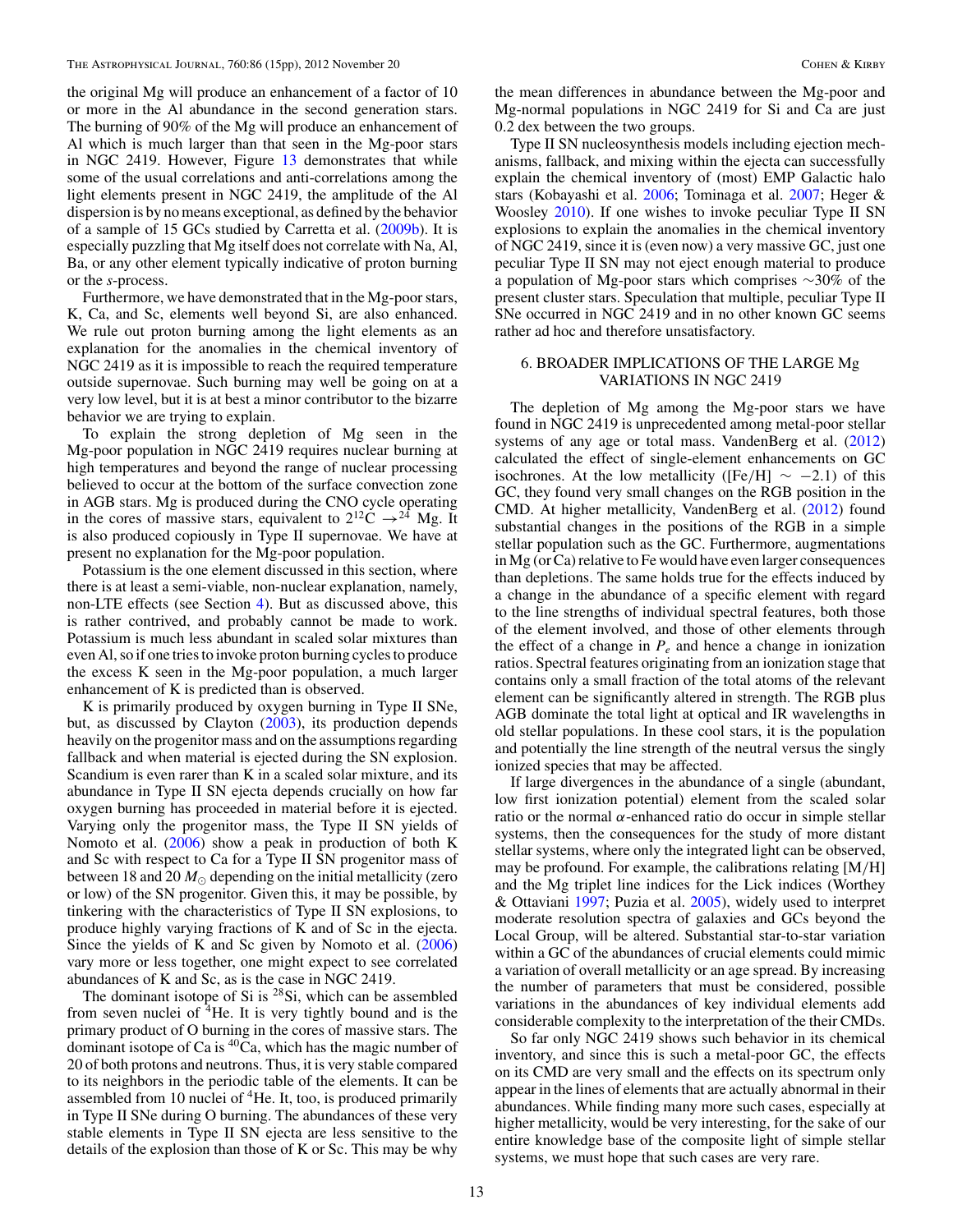#### 7. SUMMARY

<span id="page-13-0"></span>Our initial work on the extremely distant and massive outer halo GC NGC 2419 [\(C10\)](#page-14-0) used moderate resolution spectra from Keck*/*DEIMOS. We suggested the presence of a star-tostar spread in [Ca*/*H] but no detectable spread in [Fe*/*H] based on an analysis of the strong Ca ii near-IR triplet and spectral synthesis of weaker, neutral lines. We then proceeded  $(C11)$ to obtain high-dispersion spectra of a sample of stars, most of which appeared to be normal,  $\alpha$ -enhanced red giants similar to those found in most GCs. But [C11'](#page-14-0)s sample also contained one very peculiar star, S1131, which showed very depleted Mg and highly enhanced K and was apparently Ca-rich as well. To follow this up, in this paper we presented abundance analyses of six new RGB stars in NGC 2419, most selected to be among the most apparently Ca enhanced in the study of [C10.](#page-14-0)

We found that there are two groups of stars in NGC 2419, one of which is identical to the typical GC *α*-enhanced RGB stars. The second group, which contains roughly one-third of the stellar population of this GC, is very peculiar. These stars have extremely depleted Mg, ranging down to −0*.*9 dex below the solar ratio, i.e., about a factor of 15 below the normal Mg stars. These Mg-poor stars are identical to those with apparently high Ca from [C10,](#page-14-0) and from the present detailed abundance analyses show highly enhanced K, moderately enhanced Sc, and a small enhancement of Si and Ca compared to the Mg-normal stars. But there is no credible evidence for any variation of [Fe*/*H] within this GC. This chemical inventory is unprecedented and unique.

We discussed whether some of this behavior, in particular the apparent enhancement in Ca, can be attributed to low  $P_e$ in the stellar atmosphere arising from the depletion of Mg, an important electron donor at low temperature when H is neutral. We concluded that the small difference in Ca abundance (∼0.2 dex) between the Mg-poor and Mg-normal giants is real.

A number of suggestions have been offered for producing some of these peculiarities, which do very rarely occur in other GC and field halo stars, without invoking a real difference in chemical inventory between the Mg-poor and Mgnormal giants. We provided evidence against the suggestion by Takeda et al. [\(2010\)](#page-14-0) that unusually strong turbulence in the upper atmospheres of the stars might produce the apparent excess of K, at least in the case of NGC 2419. We looked at the variation with stellar parameters and with metallicity of the non-LTE corrections for each of the relevant elements. In the end, we concluded that all of these variations, correlations, and anti-correlations involving Mg, K, Sc, Ca, and Si are real differences in mean abundances between the Mg-poor and Mgnormal population.

It is not too difficult to imagine slightly altering the characteristics of Type II SNe (their mass distribution, the explosion energy, the fallback, etc.) to reproduce the behavior of Sc and K. We have not found a similar solution for Mg, Ca, and Si. Even the explanation for Sc and K is unsatisfactory because it requires multiple Type II SNe to be peculiar with respect to those SNe that produced the material in all other known GCs.

In addition to the Mg–K anti-correlation and related issues that we have found, there is evidence that the usual correlations and anti-correlations among the light elements characteristic of proton burning at high temperature that are seen in most GCs are present in NGC 2419 as well, and may be accompanied by *s*-process enhancements among some of the heavy neutron capture elements. But the two signs of multiple populations act independently in NGC 2419; the Na-poor and Na-rich giants do

not correspond at all with the Mg-poor and Mg-normal giants in this peculiar GC.

With the present work, we now have a clear view of the complex chemical inventory within NGC 2419 and of the extremely peculiar Mg-poor population which contains roughly one-third of its stellar population. However, we have not found a solution to the puzzle of how to reproduce through nuclear reactions the characteristics of the Mg-poor population in NGC 2419. One puzzle was unveiled by  $C10$ ,  $C11$ , and the present work, but another has now been revealed and is at present without any satisfactory solution.

With this new evidence demonstrating the uniqueness of NGC 2419 among the MW system of GCs, we repeat the suggestion we made in [C10](#page-14-0) that NGC 2419 is not a GC. Instead, it may be the nucleus of a disrupted dwarf galaxy. Although it presently has no dark matter (Baumgardt et al. 2009) and a gravitational potential well unlikely to retain supernova ejecta, it may have previously resided in a dark matter halo, such as an accreted dwarf galaxy. M54, the core of the Sagittarius dwarf spheroidal galaxy, likely shares the same origin (Sarajedini & Layden [1995\)](#page-14-0), and a similar story has been suggested for *ω* Cen (Lee et al. [1999\)](#page-14-0). If NGC 2419 joins this growing category of clusters, then it will be unique among its class for retaining some (e.g., Ca, Sc, and K) but not all (e.g., Fe) supernova products.

We are grateful to the many people who have worked to make the Keck Telescope and its instruments a reality and to operate and maintain the Keck Observatory. The authors wish to extend special thanks to those of Hawaiian ancestry on whose sacred mountain we are privileged to be guests. Without their generous hospitality, none of the observations presented herein would have been possible. We thank S. Woosley for a helpful conversation on the nucleosynthetic origin of potassium. J.G.C. thanks NSF Grant AST-0908139 for partial support. Work by E.N.K. was supported by NASA through Hubble Fellowship Grant HST-HF-01233.01 awarded to E.N.K. by the Space Telescope Science Institute, which is operated by the Association of Universities for Research in Astronomy, Inc., for NASA, under contract NAS 5-26555.

*Note added in proof.* A high S*/*N HIRES spectrum of M13 III-73 has been obtained. We find  $[Mg/Fe] = +0.5$  dex and  $[K/Fe] = +0.3$  dex; both of these are normal for metal-poor GC stars. We cannot reproduce the unusually high K abundance claimed for this star by Takeda et al. [\(2010\)](#page-14-0).

#### REFERENCES

- Andrievsky, S. M., Spite, M., Korotin, S. A., et al. 2010, [A&A,](http://dx.doi.org/10.1051/0004-6361/200913223) [509, 13223](http://adsabs.harvard.edu/abs/2010A&A...509A..88A)
- Baumgardt, H., Côté, P., Hilker, M., et al. 2009, *MNRAS*, [396, 2051](http://adsabs.harvard.edu/abs/2009MNRAS.396.2051B)
- Baumüller, D. G., & Gehren, T. 1997, A&A, [325, 1088](http://adsabs.harvard.edu/abs/1997A&A...325.1088B)
- Briley, M. M., Smith, V. V., Suntzeff, N. B., et al. 1996, [Nature,](http://dx.doi.org/10.1038/383604a0) [383, 604](http://adsabs.harvard.edu/abs/1996Natur.383..604B)
- Carretta, E., Bragaglia, A., Gratton, R., D'Orazi, V., & Lucatello, S. 2009a, [A&A,](http://dx.doi.org/10.1051/0004-6361/200913003) [508, 695](http://adsabs.harvard.edu/abs/2009A&A...508..695C)
- Carretta, E., Bragaglia, A., Gratton, R., & Lucatello, S. 2009b, [A&A,](http://dx.doi.org/10.1051/0004-6361/200912096) [505, 117](http://adsabs.harvard.edu/abs/2009A&A...505..117C)
- Carretta, E., Bragaglia, A., Gratton, R., Lucatello, S., & D'Orazi, V. 2012a, [ApJ,](http://dx.doi.org/10.1088/2041-8205/750/1/L14) [750, L14](http://adsabs.harvard.edu/abs/2012ApJ...750L..14C)
- Carretta, E., Bragaglia, A., Gratton, R., et al. 2010, [ApJ,](http://dx.doi.org/10.1088/2041-8205/712/1/L21) [712, L21](http://adsabs.harvard.edu/abs/2010ApJ...712L..21C)
- Carretta, E., D'Orazi, V., Gratton, R. G., & Lucatello, S. 2012b, [A&A,](http://dx.doi.org/10.1051/0004-6361/201219277) [543,](http://adsabs.harvard.edu/abs/2012A&A...543A.117C)
- [A117](http://adsabs.harvard.edu/abs/2012A&A...543A.117C) Carretta, E., Lucatello, S., Gratton, R. G., Bragaglia, A., & D'Orazi, V. 2011, [A&A,](http://dx.doi.org/10.1051/0004-6361/201117269) [533, A69](http://adsabs.harvard.edu/abs/2011A&A...533A..69C)
- Castelli, F., & Kurucz, R. L. 2004, arXiv[:astro-ph/0405087](http://www.arxiv.org/abs/astro-ph/0405087)
- Cayrel, R., Depagne, E., Spite, M., et al. 2004, [A&A,](http://dx.doi.org/10.1051/0004-6361:20034074) [416, 1117](http://adsabs.harvard.edu/abs/2004A&A...416.1117C)
- Clayton, D. 2003, Handbook of Isotopes in the Cosmos (Cambridge: Cambridge Univ. Press)
- Cohen, J. G. 1976, [ApJ,](http://dx.doi.org/10.1086/182035) [203, L127](http://adsabs.harvard.edu/abs/1976ApJ...203L.127C)